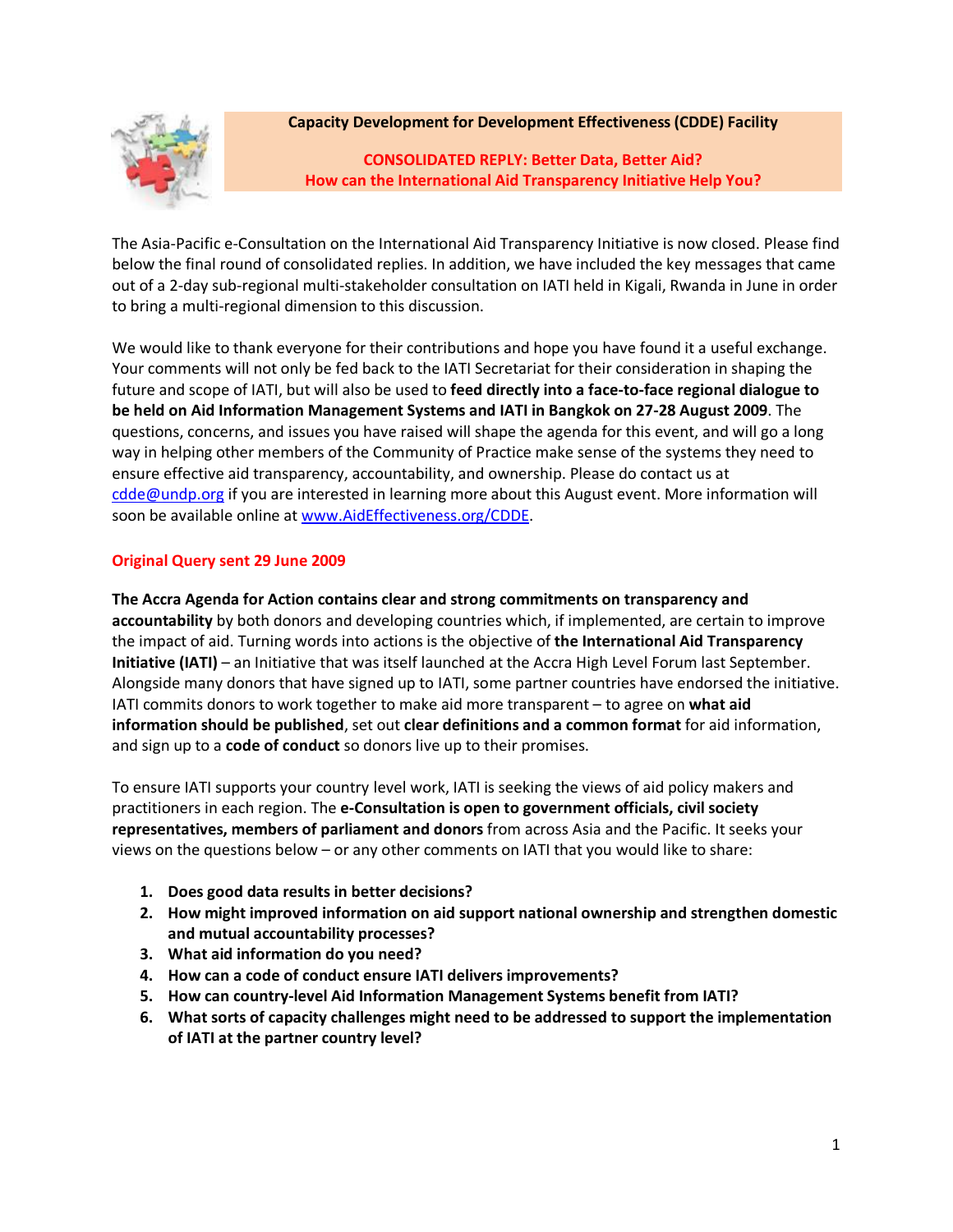### **Contributions received with thanks from:**

- **1. Nematullah Bizhan,** Director General, Policy & Monitoring, Ministry of Economy, Afghanistan
- **2. Mohammad Sediz Orya**, Portfolio Manager, Pro-Poor Policies, UNDP Afghanistan
- **3. Travis Harvey,** Asia-Pacific Programs Coordinator, Development Gateway
- **4. Manju Senapaty,** Senior Planning & Policy Specialist, Strategic Planning, Policy & Interagency Division, Asian Development Bank
- **5. Devi Prasad Sharma**, Section Officer, Ministry of Finance, Nepal
- **6. Narayan Dhakal,** Section Officer, Foreign Aid Coordination Division, Ministry of Finance, Nepal
- **7. Julia W. Korovou**, Principal Economic Planning Officer, Budget Division ODA Unit, Ministry of Finance, Fiji
- **8. Richard Bradley,** Aid Management Advisor, Synergy International Systems
- **9. Pranay Kumar Sinha**, Masters Candidate in Aid Management, University of Birmingham (formerly Aid Coordination Officer, UNDP India)
- **10. Oul Nak,** Deputy Director, Aid Coordination Policy Department, Cambodia Rehabilitation and Development Board, Council for the Development of Cambodia

### **Summary of Responses (full responses below):**

### **1. Good Data for Better Decisions**

Contributors agreed that good quality aid information is the backbone of strong decision making in any government. Fundamental to accountability, contributors suggested that good aid data is imperative for the provision of quality policy advice, and towards budgetary and planning deliberations. Having good aid data also ensures effective compliance of aid procedures and thus works towards the achievement of the Paris Declaration and Accra Agenda for Action. Poor aid data, on the other hand, results in weak coordination between donors and partner countries, a lack of joint commitments towards development, and lower overall impact of aid. Decisions made without having clear aid information run the risk of diverting governments away from their development priorities.

Having good aid information is only the first step, however. Several contributors highlighted that good data only lends itself to better decision making when it is accompanied by good analysis, timely communication and a strong link to national planning and resource allocation. Countries need to look beyond mere data collection to draw meaningful trends from that data towards key indicators of its effectiveness. Aid data should be used to support empirical analysis and the provision of practical policy-relevant advice.

#### 2. **Promoting National Ownership and Domestic/Mutual Accountability**

Contributors agreed that national ownership means not only having direct access to funds earmarked for development, but having an effective stake in development plans. Information is power, and governments need to be well informed in order to own the process of aid disbursement and evaluate and institutionalize the outcomes. The more information governments have at their disposal, the greater role they can play in designing and implementing their own development plans. National ownership thus becomes more credible as a result of enhanced information sharing.

Contributors also felt that good aid data was necessary for all of civil society, the media, and parliamentarians alike in order to hold governments accountable for the aid they receive. With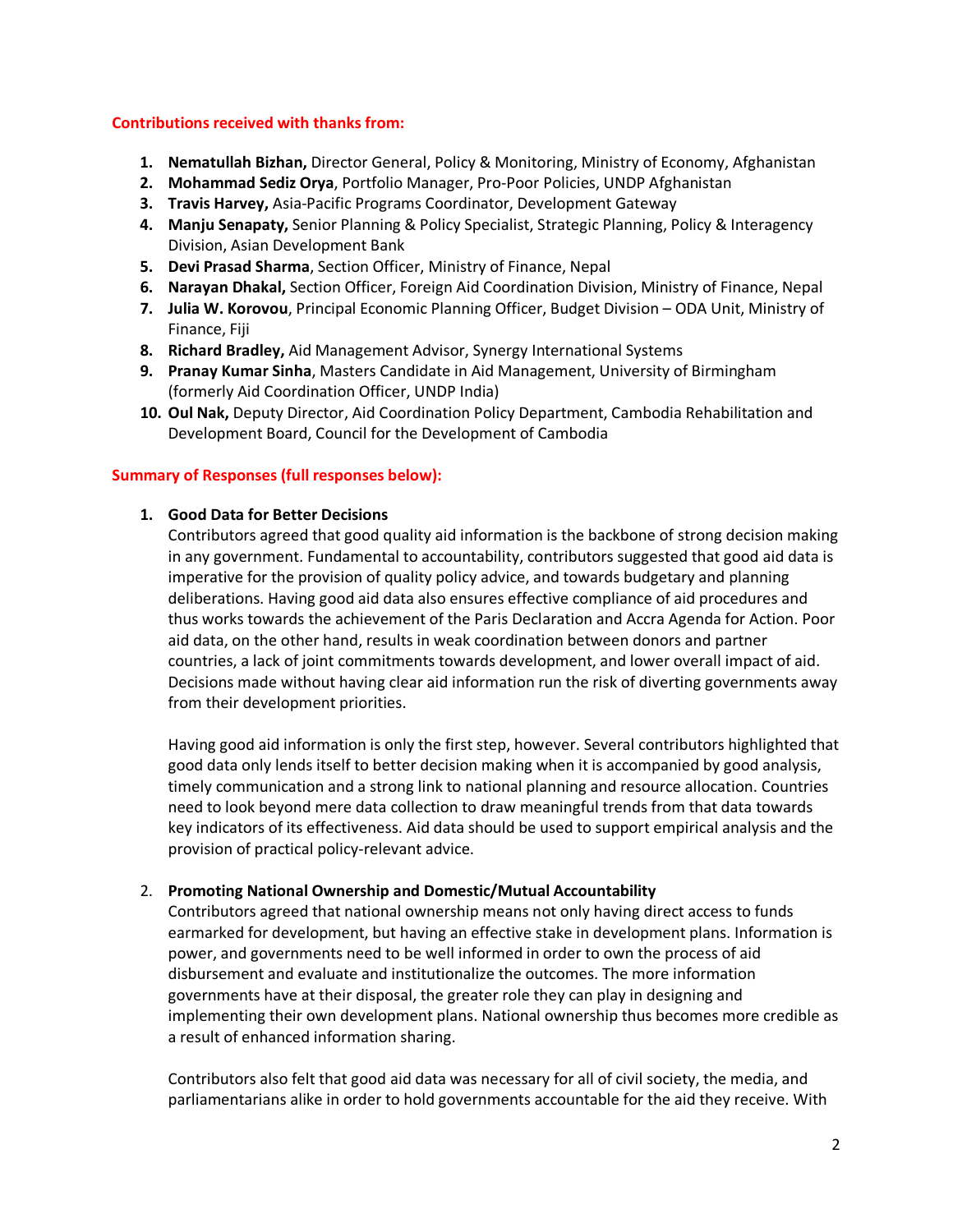better aid information at their hands, these stakeholders could better fulfill their roles in questioning the government on their actions towards development priorities. Better aid also promotes inclusiveness and ownership amongst all key stakeholders by facilitating the dialogue on plan formulation and results monitoring. In addition to creating more transparent processes, it was also suggested that in order to strengthen domestic accountability even further, governments make use of both parliamentarians and independent consultants to evaluate the outcome and impacts of aid, and use workshops and public hearings as a forum on aid with civil society.

Several contributors suggested that the greater the transparency of aid, the more comfortable donors feel in harmonizing and aligning their priorities with governments. Improved aid information can clearly highlight the impact of that aid towards key development indicators and sectors. Where aid flows are linked to specific indicators, a gap analysis can identify areas where investment or modalities are insufficient or ineffective. Donors then come to increasingly trust the government's ability to identify key priorities and design programs to address them. They thus feel more comfortable in the government's strategy and are willing to be held mutually accountable for its results.

### 3. **Essential Aid Information**

The following aid information was identified by contributors as being high priority and necessary for effective decision making at country-level:

- Information on multi-year commitments and disbursements
- Current flow of overall assistance by individual donors at micro level
- Outputs and outcomes of activities throughout the life of a programme
- Details of programs and projects, according to development partner, sector, modality, implementers, period, region and other stakeholders
- Level of alignment with country systems, institutions, and procedures
- Details of repayment liabilities for future generations
- Funding gaps, duplications and overfunding across sectors, regions, and political/administrative units
- Details of financial and non-financial incentives of aid
- More information on the objectives and targets of aid
- More information on the procedures, conditions, and costs of aid delivery

### 4. **IATI Code of Conduct**

Contributors agreed that a Code of Conduct would help in putting peer pressure on signatories to not only comply with agreed actions, but to develop a sense of collective responsibility. This was felt to be especially important where donor countries have signed up to the IATI principles at the global level but their country level offices lack the procedural reforms to implement any changes. One contributor suggested that a Code of Conduct would also help in bringing all OECD-DAC and non-DAC donors on board with IATI.

In designing the Code of Conduct, contributors recommended that it not be broad, but as specific as possible, focusing on key deliverables that can be monitored over time. Unless strict mechanisms for adherence that go beyond peer pressure are introduced, several suggested the Code of Conduct will be ineffective. To meet that challenge, one contributor proposed an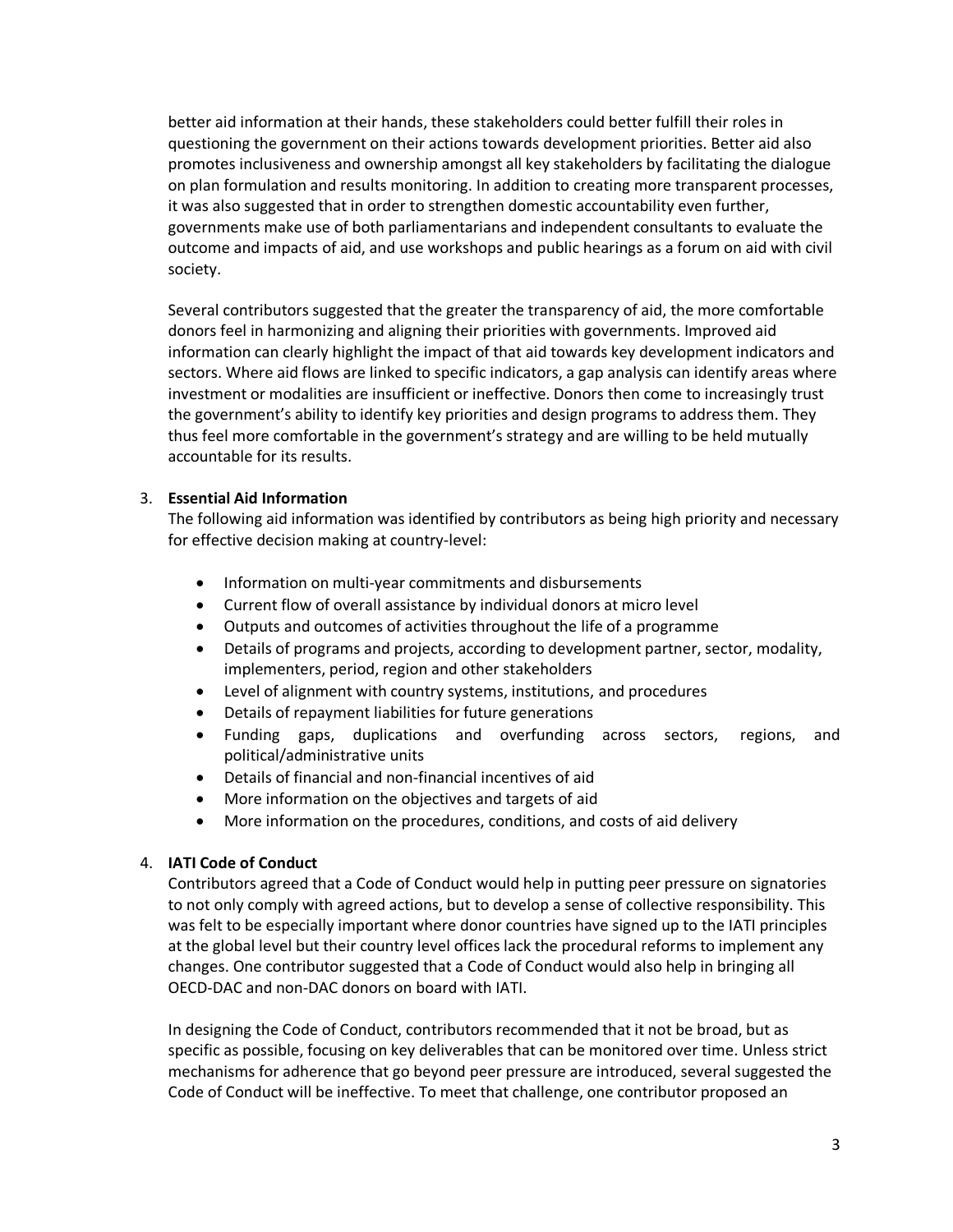independent body beyond the IATI Secretariat that should help monitor and ensure compliance with the Code of Conduct. This body could have representatives of civil society, along with select government and donor officials who would server on a rotational basis. It was also advised that the Code of Conduct be embedded into national aid policies and action plans, as well as donor coordination mechanisms, as has the Paris Declaration in some countries. The Code of Conduct could also be linked directly to the configuration of national AIMS in order to ensure effective adoption of IATI standards at country level.

## 5. **AIMS and IATI**

Contributors suggested that country aid information management systems can benefit from IATI primarily through:

- The sharing and exchange of lessons learned among partner countries
- The facilitation of workshops and regular interaction among partner countries to help managers and users of AIMS
- The provision of a platform for ongoing discussion of key topics (ie. terminology, reporting formats) between national stakeholders
- The standardized nature and better availability of data at regular intervals at country level
- The examining of the comparability of aid tracking mechanisms and processes between countries
- The conducting of a gap analysis of existing information in AIMS in different countries and exploring ways to reduce this gap
- The provision of regular off-line capacity support to overall aid information management in partner countries
- The establishment of a commitment among all donors and partner countries to continuously improve on existing aid information classifications
- The reduction in transaction costs of accessing and publishing aid information
- The improvement of domestic accountability by making aid information available to the public

While most contributors saw the benefits of IATI towards AIMS, several highlighted the challenges that exist for the implementation of IATI at the country level beyond those of national capacities. This includes the differing nature of country systems and aid architecture from one country to another, and the necessity of IATI to understand and account for the different local country contexts.

# 6. **Country-Level Capacity Challenges**

Contributors identified several capacity several capacity challenges at the country level that would need to be addressed to ensure the successful implementation of IATI:

- The clarification of roles, responsibilities, and mandate within central and line ministries for the collection and management of aid data
- A functioning institutional framework with a strongly mandated agency in charge of aid tracking
- The development of clear mechanisms for the use of aid data towards decision making
- Strong political commitments and leadership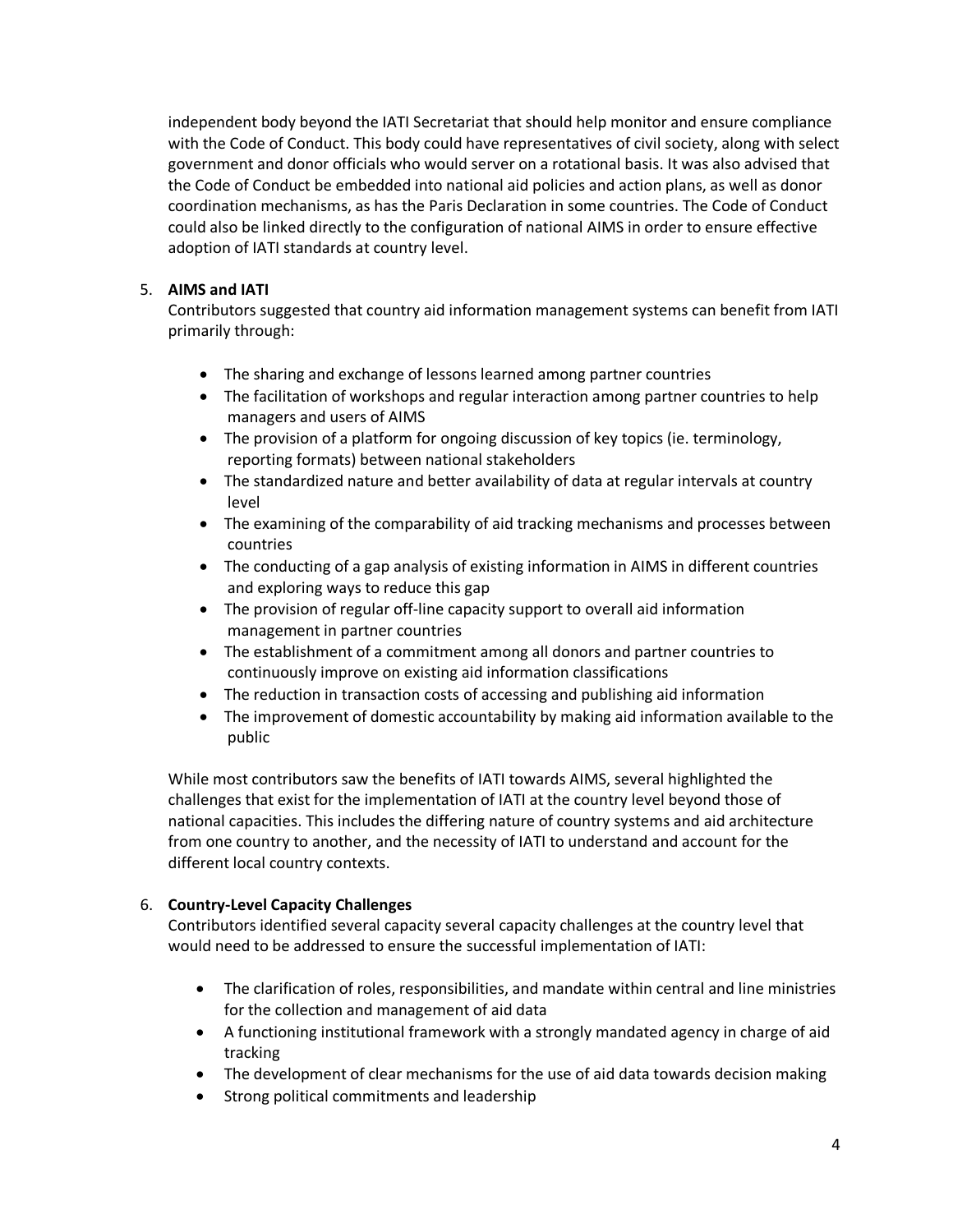- The development of a viable national aid policy that outlines clear mutual obligations and operating procedures
- The development of effective coordination and dialogue mechanisms between the government and donors
- A long-term commitment (3-5 years) to capacity-building related to aid information management
- The provision of additional offline support for those partner countries with limited IT infrastructure
- Capacity building to help map global IATI classifications to local classification schemes
- Capacity building for senior government and technical officers for data analysis
- Support for government re-engineering processes, including identifying mutual benefits and penalties for stakeholders to adopt and maintain good data management practices
- Regular refresher training and handover manuals to compensate for regular turnover in government ministries
- Capacity support to improve the integration and data sharing between PFM systems and AIMS
- Stronger articulation of the role of civil society and parliamentarians
- Capacity building for public financial management capacities

## **Feedback from IATI sub-regional consultation held in Kigali, Rwanda in June 2009**

A two-day sub-regional multi-stakeholder consultation on IATI was held in Kigali, Rwanda in June. A summary of the key points that emerged follows:

- Participants wanted to see stronger partner country involvement on the IATI Steering Committee and asked for clarification on the nomination process
- They asked for a more technical level event to be held in order to better understand some of the commonalities of country challenges with reporting
- They requested a more comprehensive website on IATI, and AIMS more broadly
- A proposal was put forward for an 'IATI Fund' that would be used to support AIMS and related capacity building at country level. Lack of skilled IT personnel was specifically highlighted as a challenge.
- On the IATI Code of Conduct, participants put forward several proposals: (i) it should have a disclosure/reporting calendar to which all are bound, with no data to be more than 1 month old at any time; (ii) data status should be flagged and can evolve over time; (iii) all bilateral and multilateral donors should sign up to the Code, and should in turn hold their implementing partners to account for respecting the Code were they are used to channel funds; (iv) ODA should be covered broadly, and include "additionals" (ie. police, security).

### **Asia-Pacific e-Consultation Responses in Full:**

### **Nematullah Bizhan, Director General, Policy & Monitoring, Ministry of Economy, Afghanistan**

Thank you for your email. Here are some of my thoughts briefly stated on the questions: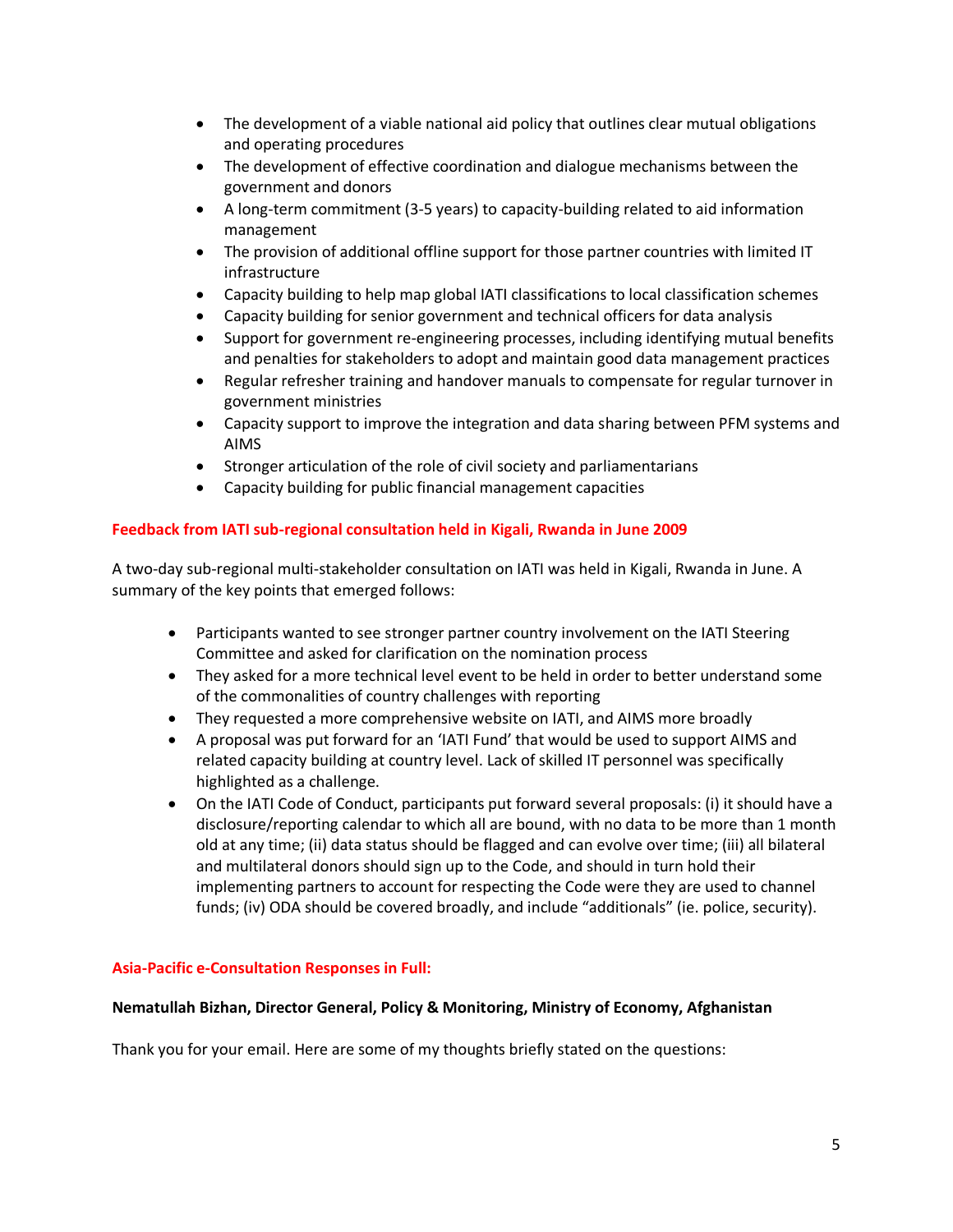- 1. Data very mush results in better decisions, in Afghanistan we are facing the problem with lack of data and reliable data. Without having evidence and data it more often results to a situation that the plans cannot get implemented and monitored. In those sector that good data is available we are considering significant progress in planning and implementation.
- 2. Improved information on aid support helps to better plan, and identify the priorities. This will impact the credibility of the state, if good information on aid is available- in case of a country like Afghanistan dependent on Aid- that will help with realistic planning and alignment process. In Afghanistan more than 80% of the aid is channeled not through the government treasury, this has created a critical situation, which is typical with luck of development information and negative public perception.
- 3. When, if good information on aid is available this will give a good tool of monitoring for the public, the state and tax payers. They can check where the aid has been spent and what has been the impact?
- 4. Overall pledges in the formal way, commitment against projects, disbursements and real expenditure. In case of the direct funded projects by donors the real progress or physical progress is also crucial for the monitoring purposes. On time information will be the key.
- 5. The situation in Afghanistan has been improving gradually; a code of conduct will be important. The code of conduct should not be broad, but is should be more specific and deliverable that can be monitored overtime. All should commit to this, as consensus is built on each deliverable.
- 6. The country system can benefit from IATA: 1) Sharing of Lessons Learned, 2) comparability of the mechanisms and process, 3) exchanges.
- 7. The key challenges will be: 1. Country wide systems differ, 2. Different human and institutional capacity, 3. Lack of an integrated approach in country level aid architecture, 4. Resources required.

Best regards,

Nematullah Bizhan

# **Mohammad Sediz Orya, Portfolio Manager, Pro-Poor Policies, UNDP Afghanistan**

Please find attached the responses for the question asked in your emails and I am sure my colleague Mr. Jalil also sent you this. In no doubt, I will be in contact with you and am always ready for assistances/more information you may need from our end.

# Q1. Does good data results in better decisions?

Yes. Useful information functions as a life blood for taking decisions by both the donor and recipients. For countries which are heavily dependant on development assistance good and on-time data on the flow of development aid is very critical for planning and decisions on allocation of resources for its priority projects.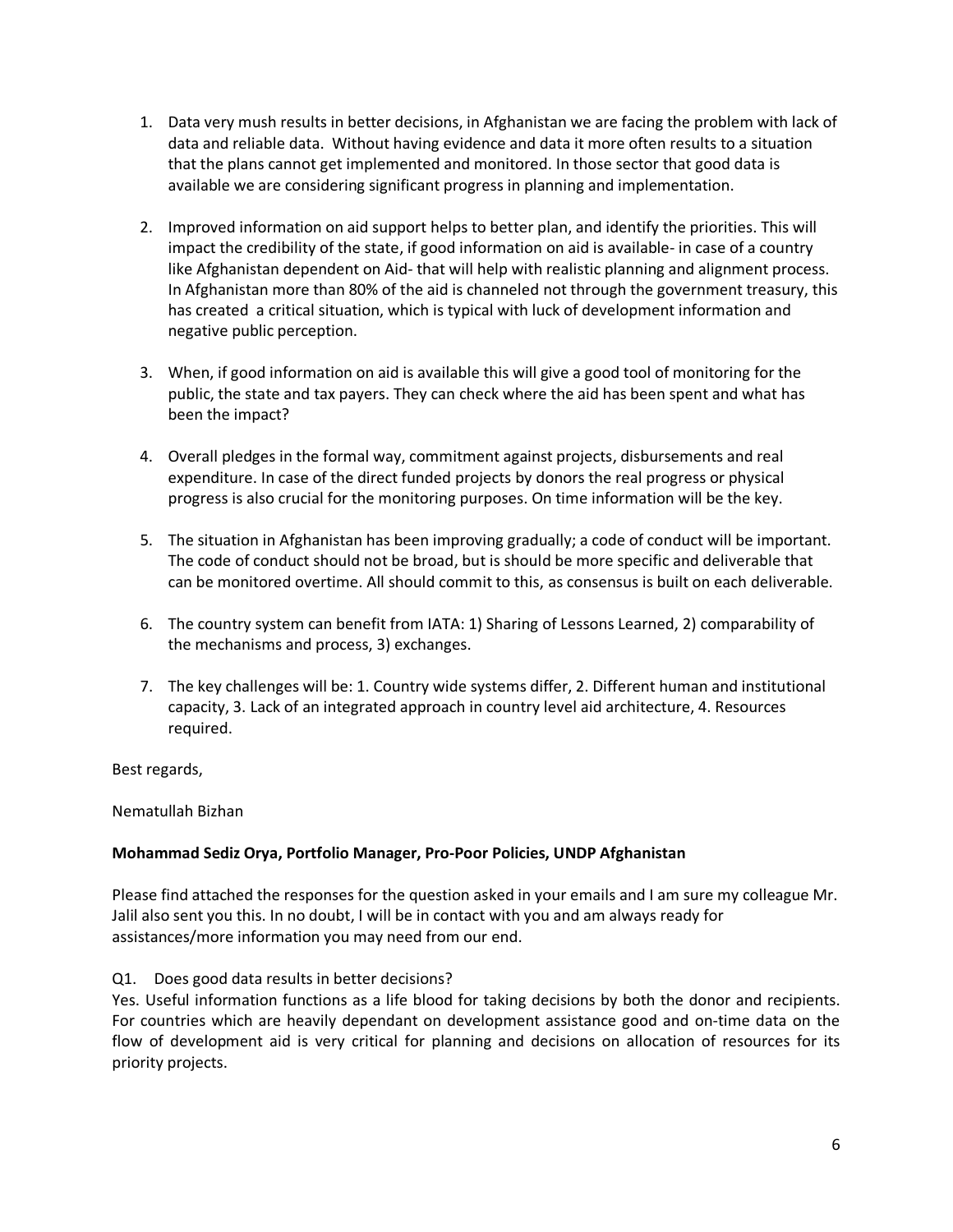Q2. How might improved information on aid support national ownership and strengthen domestic and mutual accountability processes?

National ownership not only means to have direct access to the funds earmarked for the development. It is indeed having the basic and most effective stake in development plans and information play a key role in planning. Knowing the "who", "where", "how" and "when" of the flow of Development Assistance into the country will enable the recipient design and implement the development plans accordingly. In fact, reliable information about the prospective long term and short term influx of development assistance is a key source to design long and short term National Programs which is a primary factor in determining the extent of the national ownership. To prepare a realistic and effectively executable fiscal budget, the country should have accurate information on the availability and need of the financial resources in the future. As the aid-dependent countries have scarce sources of revenue and heavily relies on the assistance from development partners, they should have updated information on the future aid flow for the preparation of the national budget.

The national of the donor countries are liable to be questioned by their people regarding the spending of the money collected from them as taxes. They want to assess the value being created by the money spent to reduce the poverty in developing countries. The governments of the recipient countries are, on the other hand, accountable to their people and civil society to justify the expenditure of the financial resources received for the purpose of changing their fate. So it's mandatory for the government of the donor countries to maintain an updated Aid information Management system.

## 3. What aid information do you need?

An effective Aid Information Management System within the recipient country which can be widely accessed by public and other stakeholders helps the government of the recipient countries to maintain their accountability. Therefore, it's very important to know; how much aid is flowing to the country? Where it will be used? How it will be used? What we have achieved so far from development aid and etc. Each country's need for information is different from other country and therefore each country should have a harmonized reporting format for donors to report on their assistance.

In Afghanistan we mainly need the following information;

- o The current flow of the over all assistance by individual donor on micro level.
- o The aid predictability for within the long and short term in the future.
- o The sector wise allocation of the prospective inflow of the development assistance.
- o The modality {External + Core Budget Support (Trust Funds, Preferenced, unpreferenced)} for spending the money receive.
- o The detail of the programs, sub programs and projects including information on the modality, implementers, period and other stakeholders.
- o The country strategy for the recipient countries.

# 4. How can a code of conduct ensure IATI delivers improvements?

The code of conduct will help donors to comply with the principles of Aid effectiveness in a disciplined manner and will improve the accountability of the stakeholders.

### 5. How can country-level Aid Information Management Systems benefit from IATI?

There are usually some leakages and weaknesses in the country level aid information management system which hinders the process of accountability and transparency. The IATI will help all the members and stakeholders of this forum to learn from each other's experience and which will further assist to improvement of country level information management system.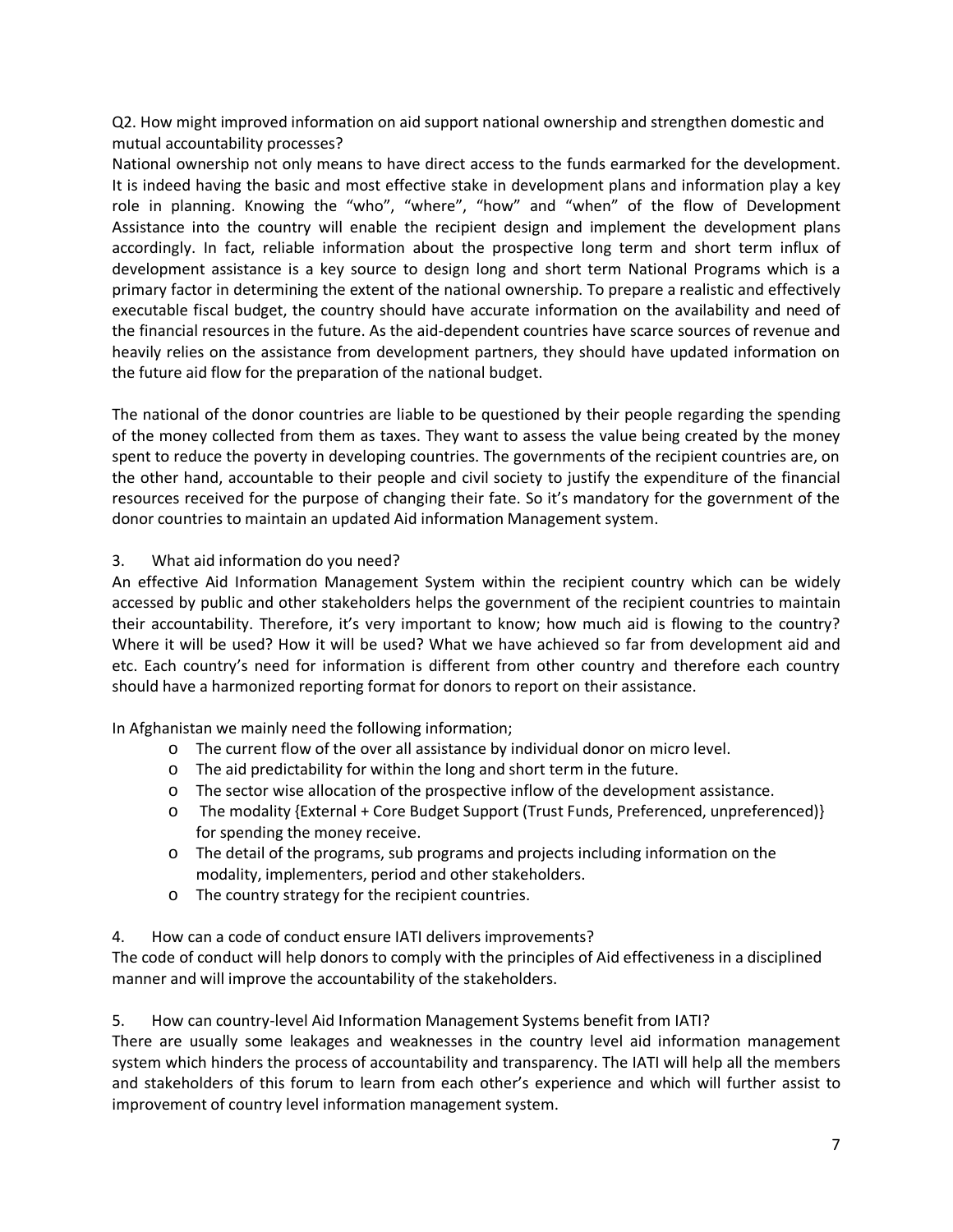6. What sorts of capacity challenges might need to be addressed to support the implementation of IATI at the partner country level?

Some countries usually the Non-DAC members of the donor community have information systems which are of different standards and lacking the harmonization factor. The implementation of IATI for some donors with low capacity and resource, particularly to non-DAC donors will be a major challenge.

Best regards,

## **Mohammad Sediq Orya**

### **Travis Harvey, Asia-Pacific Programs Coordinator, Development Gateway**

1) Does good data result in better decisions?

The short answer yes but only when good data is accompanied by good analysis, timely communication and a meaningful link to national planning and resource allocation. The ability to draw meaningful trends from ODA data in relation to key indicators of effectiveness (e.g. gap analysis, poverty impact, levels of conditionality, disbursement and expenditure performance etc.) is a prerequisite to it's ability to inform sound decision making.

2) How might improved information on aid support national ownership and strengthen mutual accountability processes?

Visibility of all available resources and activities in key sectors is critical to strengthening ownership and mutual accountability. This visibility promotes a better understanding of how these components contribute to the achievement of national-plan objectives and poverty indicators.

It can also help to promote inclusiveness and ownership amongst key stakeholders by facilitating the dialogue on plan formulation and results monitoring.

Also, for donors to feel confident in harmonising and aligning their priorities with government, a highlevel of trust and transparency is required. The same can be said for the adoption of program-based funding modalities, which provide governments with greater flexibility and ownership.

Improving information on aid can help to build this trust and more clearly highlight the impact of investment levels and implementation arrangements toward key development indicators and sectors. When investment is linked to specific indicators and national plan objectives it also allows for gap analysis, to identify areas where investment is insufficient or the modalities in use are ineffective.

The result is that donors increasingly trust the government's ability to identify key priorities and design programs to address them. They subsequently feel more confident to invest in the government's strategy and be held mutually accountable for its results.

3) How can better aid data strengthen domestic accountability?

The accountability of any recipient government to its own people should always be paramount. Noting this however, donors are also accountable to their parliaments and constituents. Recipient governments therefore, also feel this accountability to some extent.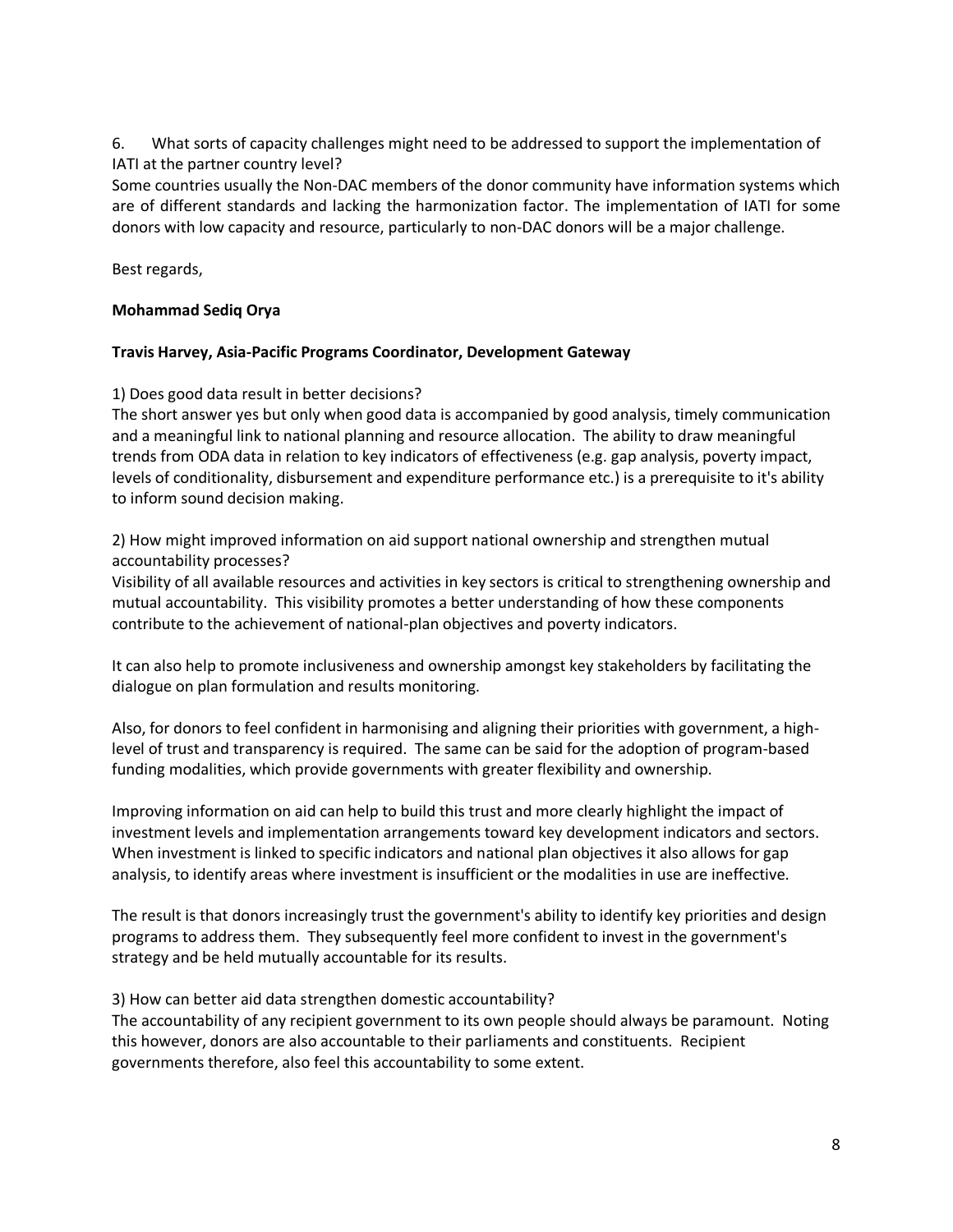This tension can often lead to fragmentation and politicization of aid in countries with large numbers of bilateral donors. It also leads to burdensome conditionalities and reporting requirements being imposed on recipient governments. In turn this can lead to diminished accountability and reduced capacity at the national level.

Therefore a balance must be struck. Accurate, transparent data on aid funded activities, especially when made accessible to the public, can service both of these accountability channels equally. Better availability of data on public resources (whether it's aid resources or otherwise) enables national legislatures (in recipient countries) and civil society to play their key oversight roles more effectively. It can therefore increase domestic accountability and simultaneously cut down the propensity for restrictive behaviors among donors.

## 4) How can a code of conduct ensure IATI delivers improvements?

The code of conduct is critical to the successful implementation of Paris Declaration principles at the country level. Recipient governments often feel that although donor countries may have signed up to the principles at the international level, their country level offices are sometimes unwilling or unable (due to a lack of procedural reforms) to implement them at the country level. The code of conduct will promote consistency across various countries where a donor operates.

5) How can country-level Aid Information Management Systems benefit from IATI? IATI provides a platform for ongoing discussion of key topics (e.g. terminology, reporting formats etc.) between national stakeholders and for sharing experiences between participating countries on implementing Paris principles.

One of the key benefits of IATI for AIMS should be better availability of data at the country level. Donors that have signed IATI have agreed to provide detailed information that can be disaggregated in all sorts of useful ways. They have also pledged to improve the timeliness of data. This should help recipient governments in their efforts to populate AIMS with quality info.

IATI should therefore significantly cut down on the transaction costs of dealing with different donor reporting requirements, since IATI donors will have agreed to a common information standard.

To ensure these standards translate to the country level the code of conduct could be embedded into the Aid Policies (incl. action plans) and donor coordination mechanisms of recipient countries (as the PD has been in some places). It can also be linked directly to the configuration of national AIMS to ensure effective adoption at the country level.

6) What sorts of capacity challenges might need to be addressed to support the implementation of IATI at the partner country level?

- Capacity building may be required to help map global IATI classifications (e.g. sector codes) to local classification schemes that the recipient government wishes to maintain.

- Sound intra-ministerial coordination and communication are just as critical to effective aid utilisation as sound donor/government coordination. Our experiences have shown that this is often problematic and in need of capacity support.

- Achieving data quality is highly dependent on establishing effective data management and reporting practices. Governments often require support to re-engineer processes and to identify: clear roles and responsibilities; mutual benefits; incentives and penalties for stakeholders to adopt and maintain good data management practices.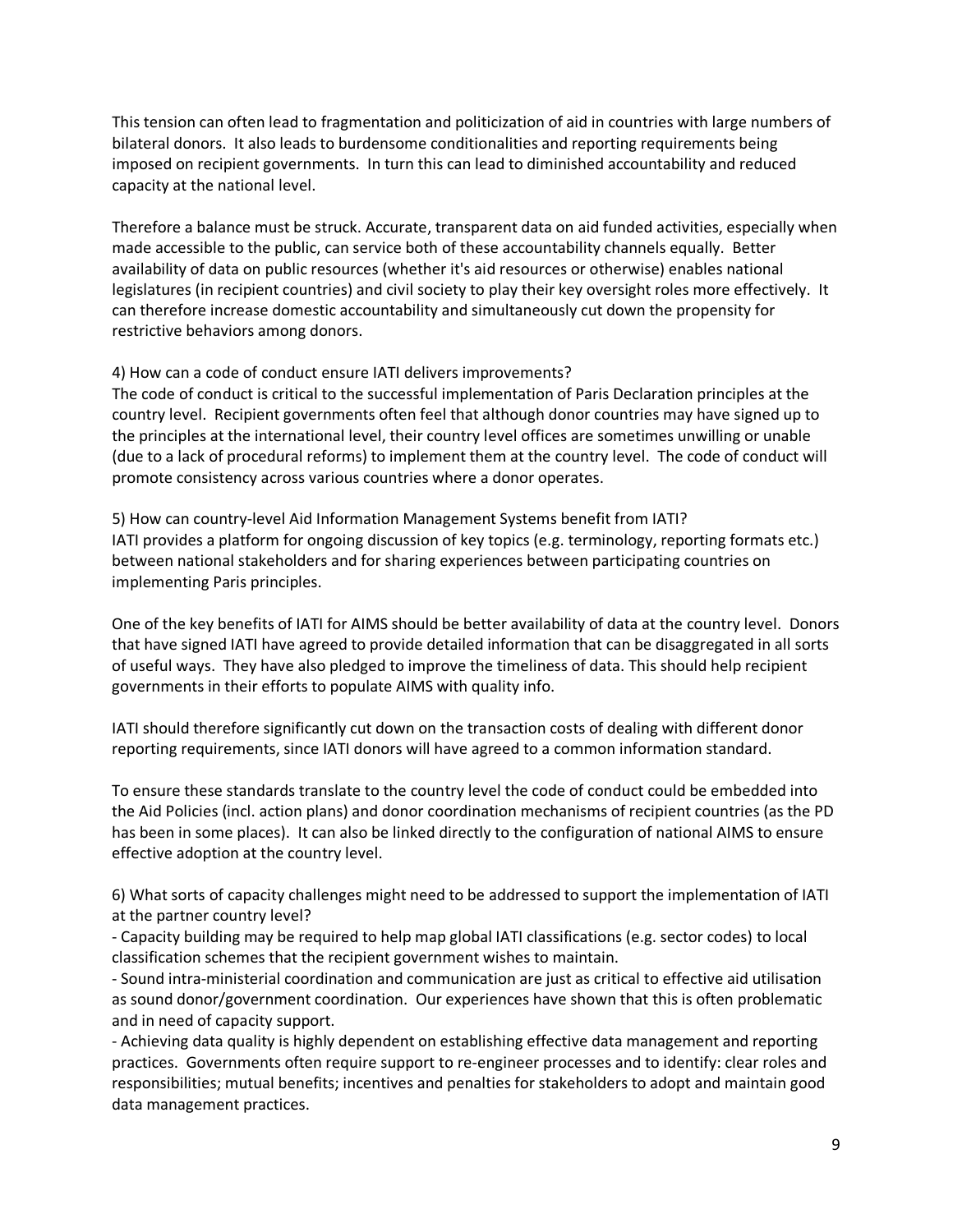- Building capacity among senior-level government officials and technical officers for meaningful data analysis is critical in creating demand for good data and requires specific capacity development activities (e.g. MfDR initiates).

- Regular refresher training and handover manuals are required to compensate for regular turnover in government ministries.

- Improving the integration and data sharing between PFM systems and AIMS needs capacity support to ensure effective coordination on data collection and exchange.

- There is a need to provide facilitated opportunities (like this one!) for meaningful exchange of ideas and experiences between countries implementing IATI and AIMS.

Kind regards,

Travis Harvey

## **Manju Senapaty, Senior Planning & Policy Specialist, Strategic Planning, Policy & Interagency Division, Asian Development Bank**

Please see our general comments:

-- Data at country levels should be maintained not only at the activity or input level, but also cover outputs and outcomes through the life of the programme (whether it is funded by government or external partners)

-- Partner countries need to clarify roles and responsibilities in the collection and maintenance of data, sometimes it is difficult to establish the mandate of finance and line Ministries/planning Ministries in data collection, compilation, publication or use of the data. Transparency on this issue is important. Standardization and code of conduct as being suggested by IATI for aid information is equally relevant for partner countries, and equally for both aid information, and that for national projects and programs.

--For achievement of better results at the country levels the key is to ensure that efforts are not only made to improve data systems, but also clear mechanisms for use of the existing data for decision making are identified and established.

### Manju Senapaty

### **Devi Prasad Sharma, Section Officer, Ministry of Finance, Nepal**

I as a practitioner of foreign assistance I would like to join e consultation of IATI. I have few points as comments here now and will be more in coming days.

1. Data and Information are basic tools to make decision. If decisions are made with out correct data or information the decision may be wrong or may bring negative result.

2. Aid money by donors is also paid by their tax payers to them. So every donor and recipient countries are directly or indirectly answerable to them but donor are more responsible.

3. Both sides must have kin interest to maximum utilization and not to misuse of it. This will be the win-win situation regarding the foreign assistance.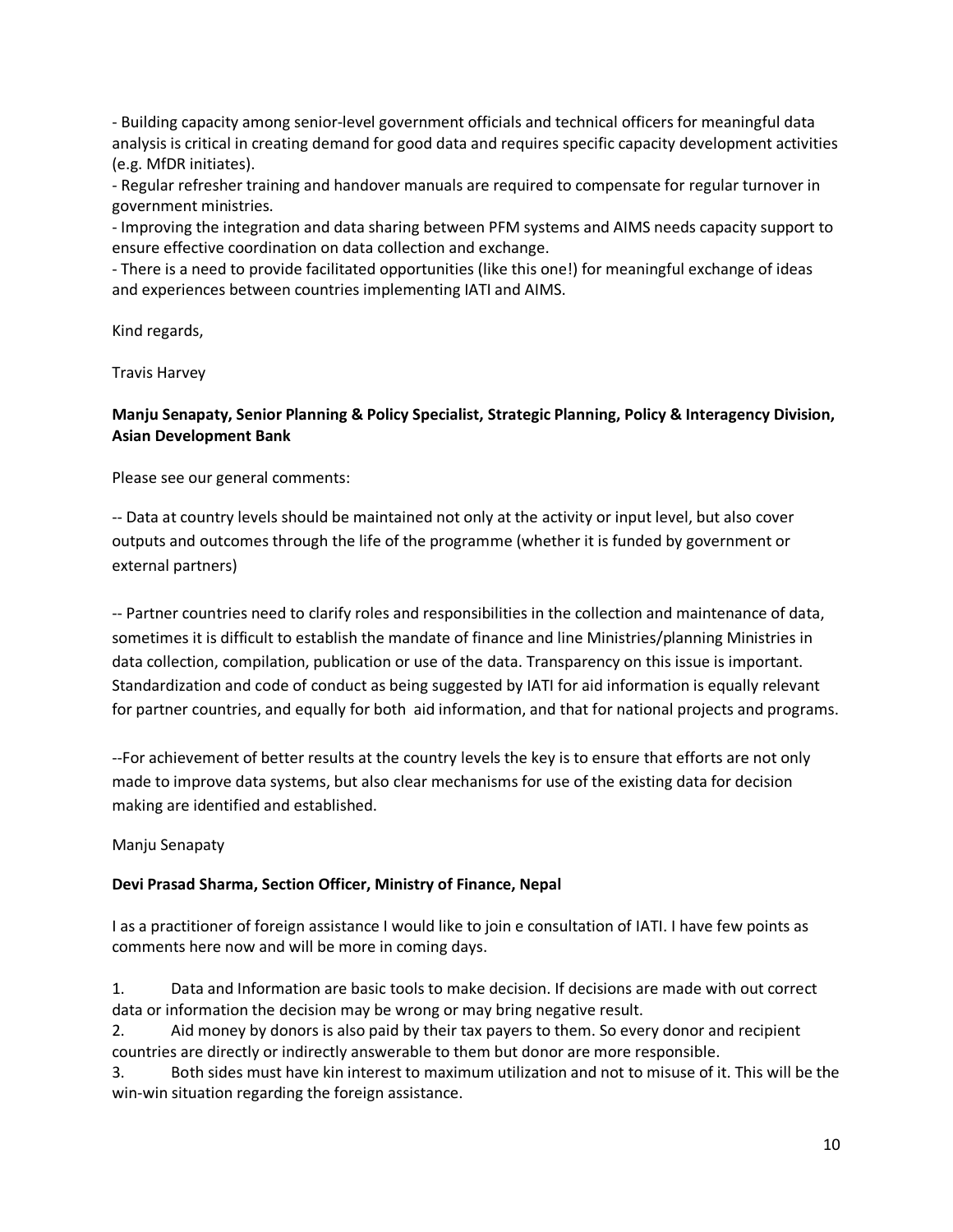4. If recipient country wants more assistance with their donor, they must give assurance that aid money is utilizing to fight against poverty with inclusiveness.

5. Accountability Mechanisms might be; updating data base, creating awareness and public audit.

6. Aid information is needed to all. IATI may get success to accumulate and provide to all through web base template. Both sides should have to cooperate.

7. Code of conduct is a tool of moral binding, if both sides agree to compliance.

## Regards

Devi Prasad Sharma

## **Narayan Dhakal, Section Officer, Foreign Aid Coordination Division, Ministry of Finance, Nepal**

Please find attached my reply to IATI e-consultation questions.

## **1. Good data for better decisions.**

Good data are inputs for better decisions and better planning. If both donor and partner country work for the same purpose, which may not always be the case in entangled aid relationship, the following types of data, among others, could be beneficial-

- Multiyear commitment (projection).
- Actual disbursement
- Events/activities taken place collectively/jointly
- Funding gap, duplication and overfunding across the sectors, geographical regions, political/administrative units
- Policy /strategy coherence among the donors and with the partner country.
- Variation in priority matching between partner country and donors.
- Level of alignment with the country system/country institutions/country procedures.
- List of program-specific interests/incentives on both donor and partner country side.
- Cost /benefit of ODA flowed to particular program/project for partner country and donor.
- Level of enthusiasm versus reluctance for use of country public financial management system, including procurement system, both in donor and partner country

### **2. Information on aid encourages ownership and mutual accountability.**

Information is power. As aid is a negotiable business and information helps boost up negotiation power to make it better and accountable. Volume, quality, outcome, impact etc of aid is the key for partner country to own it, lead the process, evaluate, and internalize /institutionalize the outcomes. Stakeholders in both the donor and partner country must be well-informed about what, how, when and whom of the aid flow for making them accountable for success and failures. For example, information on volume of aid, repayment liability for future generation, interest rate, benefits for donor and partner country, direct and indirect cost for partner country, terms and conditions etc of particular aid would help the partner country citizen/civil society/ parliamentarian/ entrepreneurs to understand the value for money and encourage them not to misuse aid.

### **3. Better aid data strengthen domestic accountability.**

There is mutually reinforcing and cyclic relationship between 'transparency' and 'accountability'. Better aid data ensure transparency and transparency strengthens domestic accountability. Once domestic accountability is in place, level of transparency improves not only on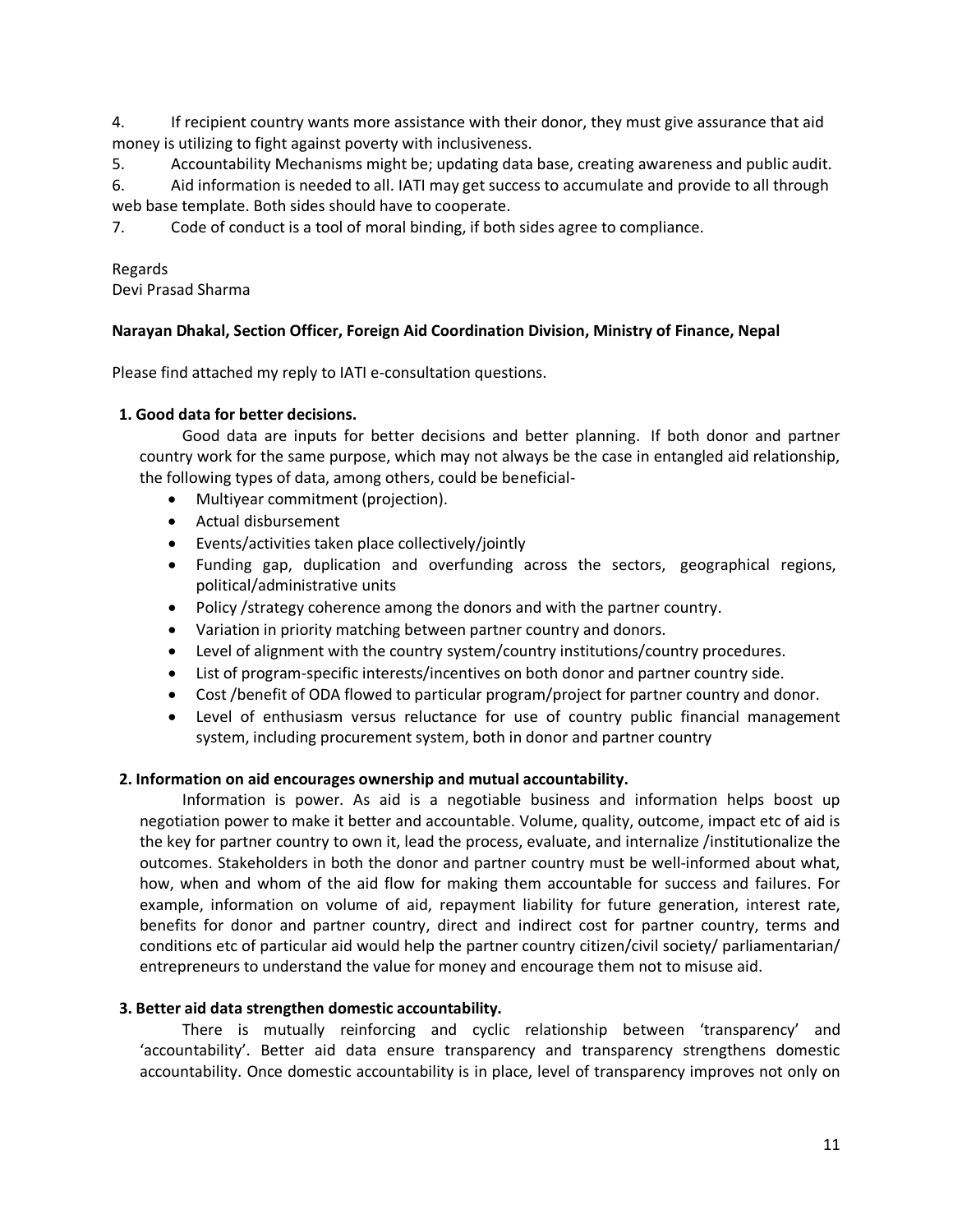part of domestic stakeholders but also on part of donors. Following accountability mechanism could be useful-

- Analysis of cost and benefit, evaluation of outcome and impacts through independent evaluators,
- Disseminating to parliamentarian, civil society or interested citizens through dedicated workshop, public hearing etc.
- Engaging parliamentarian to the analysis of aid data to determine its usability.

### **4. Essential Aid Information.**

Timely and reliable information on where, when, how, and what of the aid in the pipeline, ongoing and of the future provides more flexibility for resource planning. Additionally, the following information are essential for more effective, quality, and mutually accountable aid-

- Financial and non-financial incentives of particular aid for partner country and for donor
- Direct and indirect costs and benefit of particular aid for partner country and for donor

### **5. Code of conduct ensures improvements.**

The code of conduct in form of document is not that important unless it is fully complied with. Aid is not one way, it involves multi-level stakeholder with multi-level governance system. Aid relationship being a part of international relation, is often anarchic. It is more based on good faith and survives in compatibility and coherence of the incentive system rather than enforcement and persuasion. However, experiences show that the code of conduct puts tremendous peer pressures on its signatories for greater compliance and develop sense of collective efforts/responsibility.

### **6. IATI helps strengthen local Aid Information Management Systems (AIMS).**

Data stored and maintained by one system may vary from those maintained by another. This is natural both at local and global levels. The generalized data available through global system may have risk of giving wrong and misleading scenario. Therefore, data must be qualified by the country-specific context through customization process. AIMS can help with this by developing and engaging the local experts/users from the beginning of system development, installation, operation, and maintenance. AIMS should be designed and customized to country context so as to produce globally comparable but locally harmonized as well as usable data. IATI can induce generating such data to ensure sustainability. IATI can do this by ways of demanding and consuming more and more data for transparency and accountability purpose at country levels. Means could be workshops, interactions etc. It can analyze and disseminate such data in the interest of local beneficiaries. Of course, face-to-face interactions between IATI and AIMS can reduce confusions regarding inconsistencies/contradictions between country and global database and identify the resolve to the problems.

### **7. Capacity for IATI implementation at country level.**

I think, weak ownership and leadership is the main constraints to implementing any reform initiatives in partner countries. To overcome this, local capacity should be developed through organic process. Capacity is the function of trust, ownership and leadership. Trust enhances ownership; ownership encourages taking lead in the initiatives; encouraged ownership and leadership tends to heavily engage the partner country actors in the process. Such engagement with ownership and leadership make them further capable through learning by doing process. Therefore, IATI should encourage donors to extend trust toward partner country actors and see how they own and lead. Again, such approach will require information that creates incentives for local actors to own and lead. It is true that this initiative would require a bit more courage on part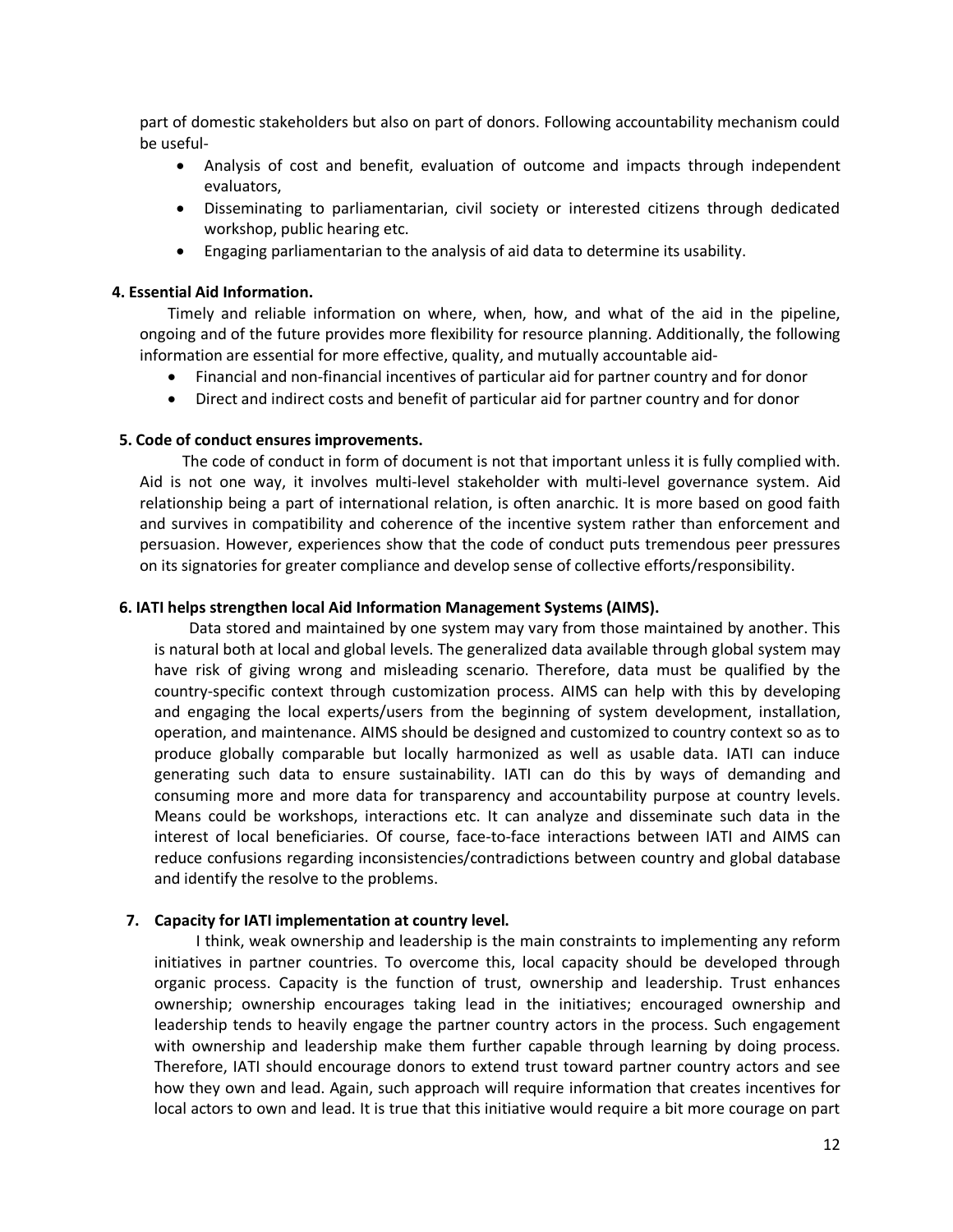of donor to bear the cost of what donor call fiduciary risk. But, in the long run, such costs are likely to be offset by the benefit, such as, increased capacity, increased leadership and ownership.

### **8. We need to be realistic but cannot breach our own commitment.**

We, partner country and donor, committed many things at policy level in Paris in 2005 and in Accra last year around five principles- ownership, alignment, harmonization, managing for development result and mutual accountability. Each of these five principles in isolation is meaningless. All of them are mutually dependent and reinforcing aiming at reducing aiddependency and achieving self-reliance. Absolute self-reliance in this globalizing world is simply not possible. We need to seek a blending between self-reliance and global interdependence to live up with our commitment.

The AAA urges donors must use country system as the first option without fail. If they cannot use for example due to low level of capacity to avoid fiduciary risk, they must spell out what the risks are. Thus, fiduciary risks become a good escape for donors for not using country system and reverting back to the donor system/structure. For this, we need 'capacity' as it cuts across the five principles. How to obtain capacity is always the issue because it is long –term. Capacity is the entangled issue also for the following-

- Donors say, 'X' partner country requires another ODA in form of TA to develop capacity to manage ODA. Consultants, suppliers tend to prolong TA as they find perverse incentives in doing so.
- Capacity cannot be built through engineering approach; it is something to be developed from what we already have in form of institutions, values, norms, traditions, and positive sides of unique social capital. Such organic process of capacity development definitely involves risks as it flourishes through 'trial and error' or 'learning by doing' approach.

We must have guts to bear risks to live up with our own commitments of using country system. Donors in particular must have capacity/readiness to- understand local context; understand local capacity; step back from micro management of aid money; and heartily accept partner country in leading role and so on.

With best regards,

Narayan Dhakal

## **Julia W. Korovou, Principal Economic Planning Officer, Budget Division – ODA Unit, Ministry of Finance, Fiji**

I've attached for your consideration the Republic of Fiji's response to the IATI Questionnaire.

Asia-Pacific IATI E-Consultation : 29 June – 17 July 2009 Country: Republic of the Fiji Islands

1. Does good data result in better decisions?

Absolutely. Good quality data is a pillar of strength for any Government and its ODA Unit if it must make aid more effective at country level. It is recognised that poor data results in weak coordination between donors and partner countries and lack of joint commitments towards development; poor aid management and subsequently, less impact of aid in the development and growth of partner countries.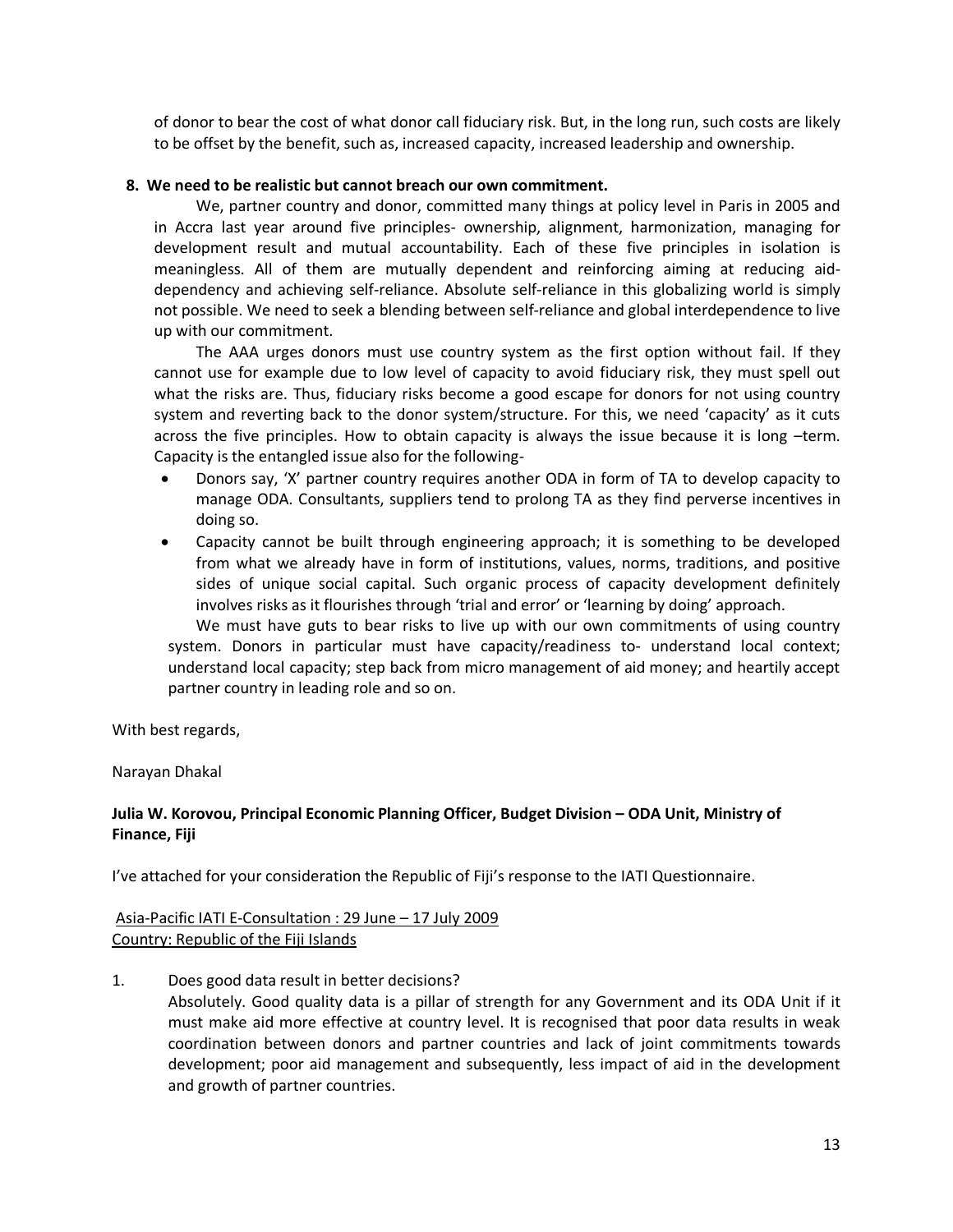The effective and appropriate management of Aid information is fundamental to the accountability of the Government to the Donors and CSOs and vice-versa. It is key imperative to the provision of quality policy advice on aid matters, and support towards the budgetary and planning deliberations and decisions. It ensures effective compliance and implementation of aid procedures and conditions and therefore strengthens the attainment of the Paris Declaration and other international agreements.

2. How might improved information on aid support national ownership and strengthen mutual accountability processes?

It is recognised that receiving comprehensive, timely aid commitments and information from donors is key imperative to assist partner countries to effectively plan and budget for our development priorities and objectives. Thus it helps abate the problem of double dipping and enhance allocation of our scarce resources to targeted strategic areas of development. As well, it improves harmonisation of donors' assistance and managing for development results.

For Fiji, normally during the month of July to August in every fiscal year the ODA Unit would request donors to provide details of their commitments for the next financial year. The process is implemented concurrent to our national budgeting process.

At most times, however, we have to request for more reliable aid information that are needed for better budgeting and planning deliberations. Aid component (only those that disbursed through the Central Government Account) is incorporated and reflected in our annual Budget for over a decade now and is still the current practice. This has substantially improved transparency and accountability.

However, Fiji currently is experiencing great difficulty in capturing and quantifying the volume of aid received by Government per se. This problem arises in circumstances when donors decide not to use government's financial system, but mobilise funds directly to Ministries and Departments. Consequently, most of these assistance are not accounted for in the State of Nations and neither is the Ministry of Finance nor the ODA Unit cognizant of their progress.

In light of this problem and to ensure better aid coordination and management, a policy guideline on the Record and Management of Aid Information together with relevant userfriendly spreadsheets were developed and implemented in February this year, with the objective to, specifically capture all aid received upfront by Ministries and Departments and quantified in the State of Nations. The process is envisaged to improve transparency, accountability, and effective management of aid and its impact.

3. How can better aid data strengthen domestic accountability?

With improved quality aid data, the ODA Unit would be able to effectively manage, co-ordinate, implement and monitor aid projects and programmes as well in assessing their effectiveness and impact on of aid by partner countries and mutual accountability.

It is recognised that in order to achieve an effective, efficient and ethical management of aid and its delivery to intended beneficiaries, it is essential that the Aid Unit have a complete and accurate record of all external donations with their respective objectives and outputs.

In our National Budget the aid component are categorised as "R", meaning that all requests for release of aid funds must be processed through the Requisition to Incur Expenditure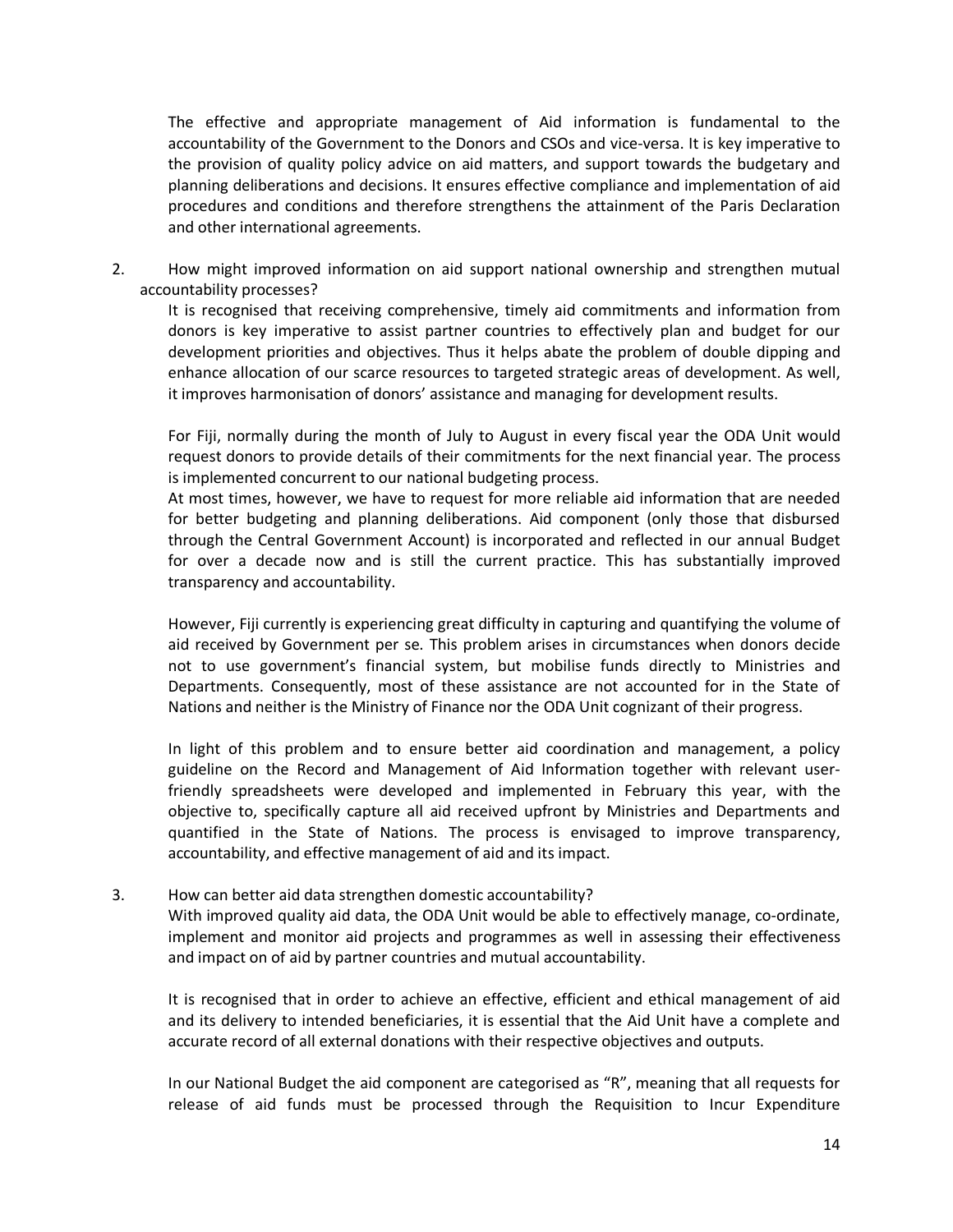mechanism, which warrants the approval of the Minister for Finance based on the recommendation of the Permanent Secretary for Finance. The process requires production of key documents such as the Project's Action Plan, MOU/MOA in the case of first requests, and Acquittal Reports for continuing projects etc. The process is recognised as a control mechanism which will improve accountability and transparency.

Country Strategy Programmes, Agreements and Projects/Programmes Plan of Action are tools used for monitoring and evaluation.

### 4. What aid information do you need?

Reliable aid information on commitments and evidence of commitments; predictability of aid and quantum; procedures, conditions and costs; aid objectives and targets (aligned to Government's development priorities). Quality data are substantial to partner country's planning and budgeting process. Country Strategy Programmes and Agreements must be jointly formulated rather than donors bringing their predetermined Draft Strategy/Framework on the table for discussion with limited time allowed for partner country to thoroughly peruse the strategies/programmes and to propose changes significant to achieving development goals and objectives. However, we acknowledge the big steps of improvement taken by donors in this regard.

Realistic, specific, achievable and measurable indicators should be stipulated by donors. Hidden costs of aid should be made transparent.

#### 5. How can a code of conduct ensure IATI delivers improvements?

The code of conduct would act as the binding/legal instrument for donors to provide timely, comprehensive aid information and to ensure easy access. It would improve the joint evaluation exercise of aid projects/programmes normally stipulated in the respective Agreements but not enforced or effectively implemented.

Improve donors support towards our development initiatives and the willingness to use our country systems and its improvement from lessons learned. Preliminary consultations prior to the drafting of their Country Strategy or Programme Frameworks, to ensure aid assistance are consistent with the development priorities of partner countries. Only then would aid be more effective in the context of development and growth. No doubt government's support towards the project or programme will strengthen and thereby promoting national ownership, mutual accountability, aid management and managing for development results.

6. How can country-level Aid Information Management Systems (AMIS) benefit from IATI? IATI is envisaged to strengthen Fiji's AMIS and aid management by ensuring quality and reliable aid information are made transparent which would promote mutual accountability and impact of aid. Particularly in most cases where donors prefer to use their own procedures and conditions of work, and thus making work processes very difficult for the ODA Unit having to comply with and implement the various procedures and conditions required by each donor.

Fiji currently is trying to set up an AMIS. At the beginning of this year, a policy guideline on Record and Management of Aid Information was developed and approved by the high level committee on Aid for implementation (mentioned in No. 2 above). The guideline aims to capture and appropriately record all aid assistance received; to ensure the proper coordination, management, delivery, monitoring, evaluation and reporting of aid and aid funded programmes and projects by the ODA Unit in a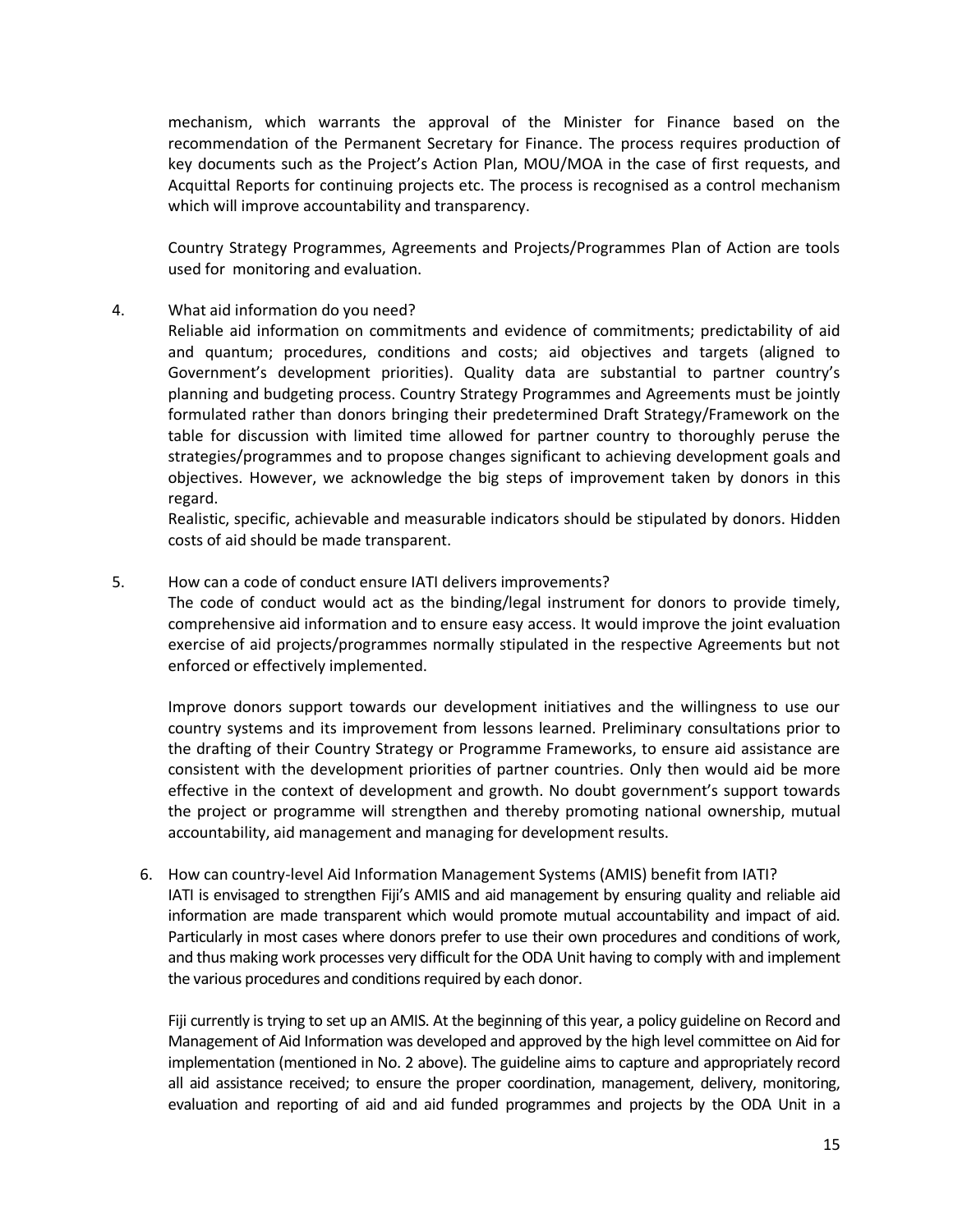systematic manner; and to help the ODA Unit with its effective and efficient management of aid information/data and ultimately the establishment of an Aid Management Information System. The process is envisaged as a transition to a sustainable AMIS in the medium to long-term.

We will build on this exercise and improve to foster greater accountability and transparency in reporting. To provide timely feedback to key stakeholders and provide advice on the integration of aid, by sector and by donor, into the budget framework, targeting development priorities and consequently, satisfying the Paris Declaration, the AAA, MDGs and relevant international agreements.

Fiji is currently working in close collaboration with the UNDP to secure and implement the Development Assistance Database which is anticipated to become Fiji's AMIS.

7. What sorts of capacity challenges might need to be addressed to support the implementation of IATI at the partner country level?

Challenges would include:

- i) Capacity building in areas concerning information system and human resource;
- ii) Sustainability of aid mechanisms and systems;
- iii) Role of CSOs and parliamentarians should be well articulated;
- iv) As part of its Financial Management Reform, Fiji is currently targeting to move from Cash Accounting towards Accrual Accounting and its successful adoption for implementation by 2012. As such assistance is needed to build financial management capacity to effectively implement the Accrual accounting concept and to ensure its sustainability.

Best regards,

Julia W Korovou

### **Richard Bradley, Aid Management Advisor, Synergy International Systems**

Principles into Action

Through the implementation of the Development Assistance Database (DAD) in over 25 countries, Synergy has acquired extensive expertise in utilizing information technology to make aid information more accessible, transparent, and results-oriented. Given the close link between our work and IATI's key tenets, we have participated in the first two partner country consultations in Rwanda and Montenegro.

A key need of partner country governments is the ability to collect data from donors in a regular and timely manner through Web-based AIMS. But donors have their own internal systems, and they often express concern about devoting limited time and resources to manually re-entering the same data into an AIMS—what they see as duplicative work. To address this issue, Synergy has recently developed an automated data transfer utility that links donor systems to country AIMS. In Pakistan, for example, the World Bank's Client Connection system is being linked to DAD Pakistan, whereby data from Client Connection is automatically transferred to the DAD. This eliminates any potential duplication, reduces transaction costs, and creates greater incentives for data reporting. The implementation of such data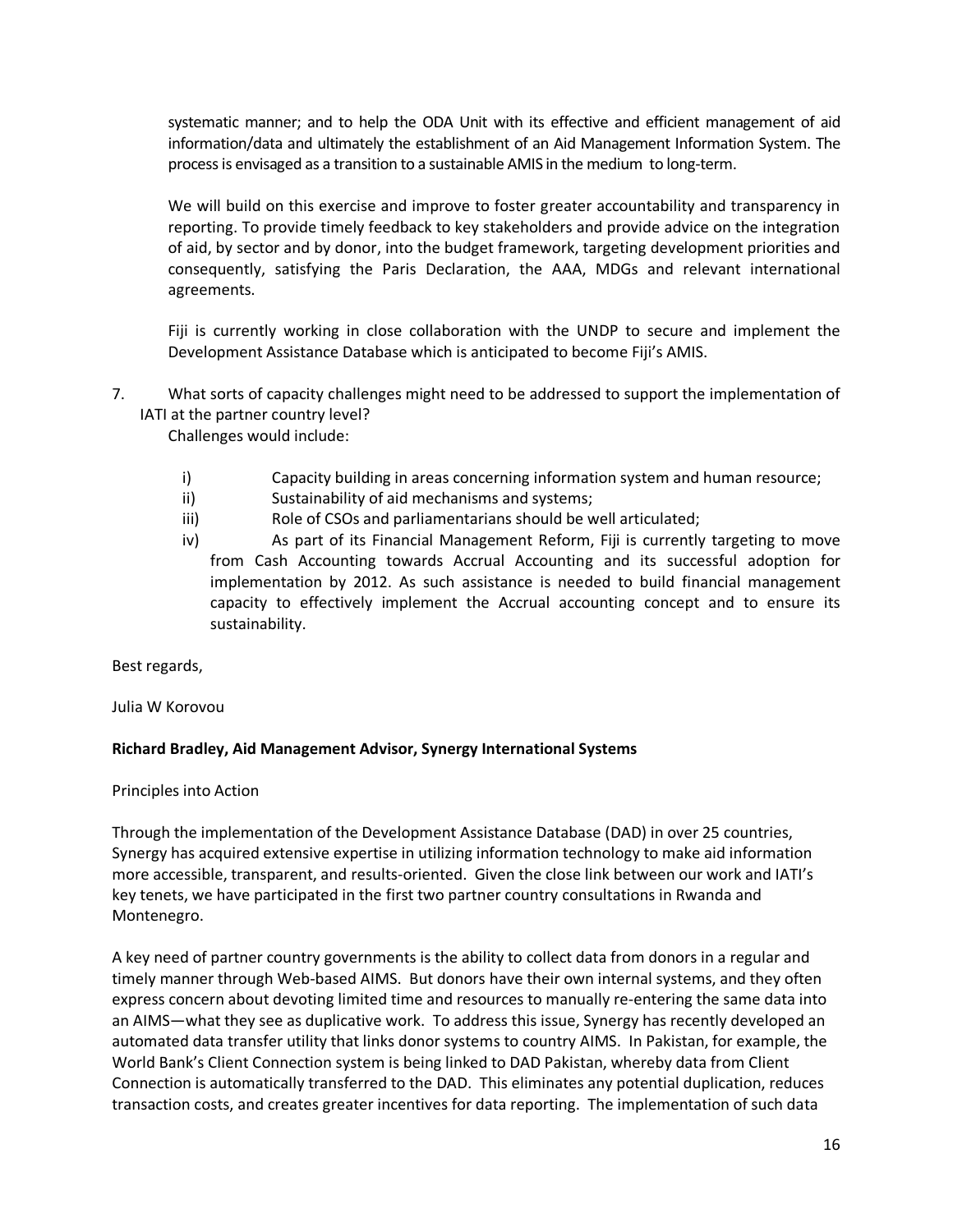transfer utilities can result in a win-win solution: donors easily report timely and reliable information that the government can then use to coordinate development activities in line with national priorities.

The evolution of AIMS in the last several years has led to the emergence of a set of expectations that are in line with IATI tenets—such systems should be Web-based, multi-lingual, and publicly available to support greater transparency and accountability. In addition, our work in countries with limited IT infrastructure has shown that relying solely on Web-based systems does not fully meet the needs of our users. To respond to this reality, Synergy provides an off-line DAD fully integrated with its online counterpart, which allows users without access to the Internet to enter data, perform analysis, and create reports. In short, by extending access to the AIMS, this tool enhances the quality of data available to the government and its development partners.

Key Challenges: More Political and Institutional, Less Technical

Our decade-long work in this field has taught us that the central challenges to better aid data are more political and less technical. In particular, the effectiveness of an AIMS largely depends on the existence of a favorable political and institutional environment. Here are a number of important political factors that are crucial to the viability of AIMS:

Strong political commitment and political "champions"

A viable government aid policy setting out clear mutual obligations and standard operating procedures on AIMS

- A functioning institutional framework with a strongly mandated agency in charge of the AIMS
- \* Clear roles and responsibilities among ministries regarding AIMS
- \* Effective coordination and dialogue mechanisms between the government and donors
- \* Long-term commitment (3-5 years) to capacity-building related to AIMS management

If IATI can advise partner countries on how to address these and related issues, then it has the potential to play an invaluable role in facilitating the implementation of AIMS and thus advancing its key objectives.

### Richard K. Bradley

## **Pranay Kumar Sinha, Masters Candidate in Aid Management, University of Birmingham (formerly Aid Coordination Officer, UNDP India)**

Dear Colleagues,

Please find enclosed my response on these questions –

### Does good data result in better decisions?

Before exploring whether good data does result in better decisions or not, it is extremely important to revisit that the 2010 indicative target on Indicator 5 of Paris Declaration i.e. use of country PFM and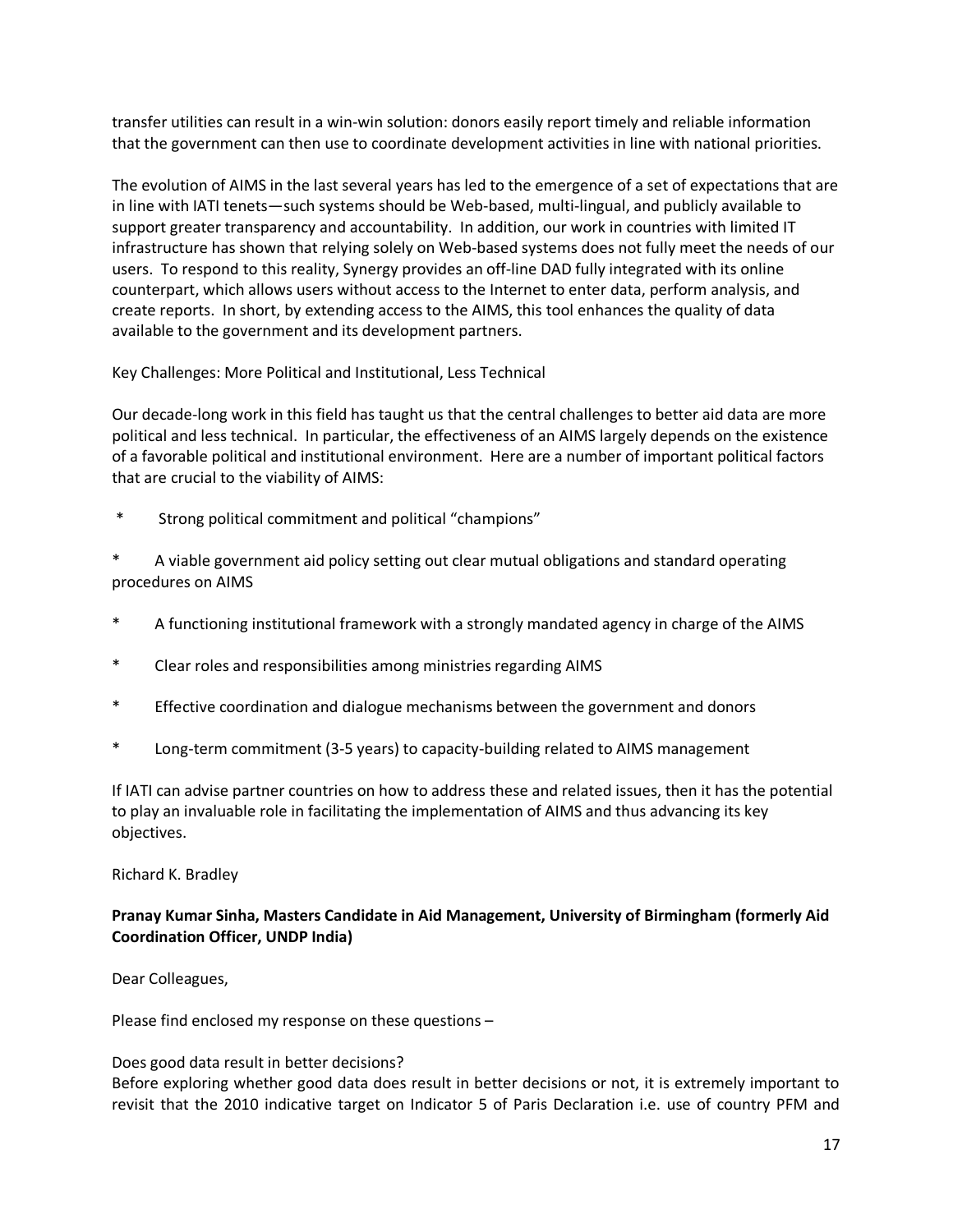procurement systems is 80%. Recently conducted 2008 survey on monitoring the Paris Declaration reveals that the progress is very modest on two accounts. First its approximately 45% compared with the target levels of 80% and there is a slow progress of only four to five percentage points increase (PFM was 40% in 2005 which increased to 45% in 2007 where as public procurement was 39% in 2005 which increased to 43% in 2007). Please refer page 38 here <http://www.oecd.org/dataoecd/58/41/41202121.pdf> .

So in this backdrop, larger question remains - what data do donors and partner country governments need to strengthen planning, budgeting and execution? Though some data on aid flows already exists – either in country level aid tracking systems or through the OECD DAC's Creditor Reporting System, it's extremely difficult for recipients to access the information on aid flows which are not flowing through country PFM system. In my opinion it would be important to move forward through this IATI to figure out the aid flows which are not flowing through recipient country PFM system. Mutual accountability mechanism in place would attempt to identify the limitations why it's not flowing and facilitate to overcome these limitations at the individual country level, which would in turn strengthen the process to achieve above said Paris Declaration commitment. One possible way out is to reconcile the OECD DAC's Creditor Reporting System with the recipient country level aid tracking systems/ MoF data and identify the gaps in those flows. Once the details of such flow are available with partner government, it would improve the planning, budgeting and execution of such aid inflows.

How might improved information on aid support national ownership and strengthen mutual accountability processes?

It has been observed that the accountability mechanism which exists strongly in aid relationship is at two levels. The first one is from recipient governments to donor agencies and the second one from donor agencies to donor country parliament and their citizens. The accountability of donors to recipient governments and recipient governments to their citizens is considered to be comparatively much weaker. Improved information on aid flows through IATI has the potential to bring a shift in this existing accountability mechanism and may bring donors as well as recipient governments to be simultaneously accountable to their respective constituencies on the outcome of the aid utilization. It would also improve the mechanism of domestic accountability as improved information on aid flow would also strengthen the role of parliament, civil society and media to question the duty bearers with in the national government and that will ultimately bring larger development effectiveness of aid flows. Thus improved information on aid would be instrumental in strengthening not only the donors-recipients mutual accountability processes but also supporting national ownership involving government, parliament, civil society, media as well as its citizens.

### What aid information do you need?

Information on yearly commitment and disbursement as well as commitment charge paid by the recipients are extremely important aid information required at the country level. In few cases (bilaterals as well as multilaterals) – disbursement delays has a direct and significant impact on the recipients exchequers as they are supposed to pay commitment charges because of their failure to timely utilize the committed external aid amount. An academic study as well as Paris Declaration finds that the constraints lies both at the donor as well as the recipient side which typically creates barrier to timely disbursement. So in this case the above said aid information would be instrumental to both donors as well as recipients to identify slow moving projects and take timely remedial measures and ultimately progress towards realization of Indicator 7 of Paris Declaration i.e. predictability of disbursements. Data on future aid commitment/flows and tied aid is also required to realize the goals envisaged in Paris Declaration.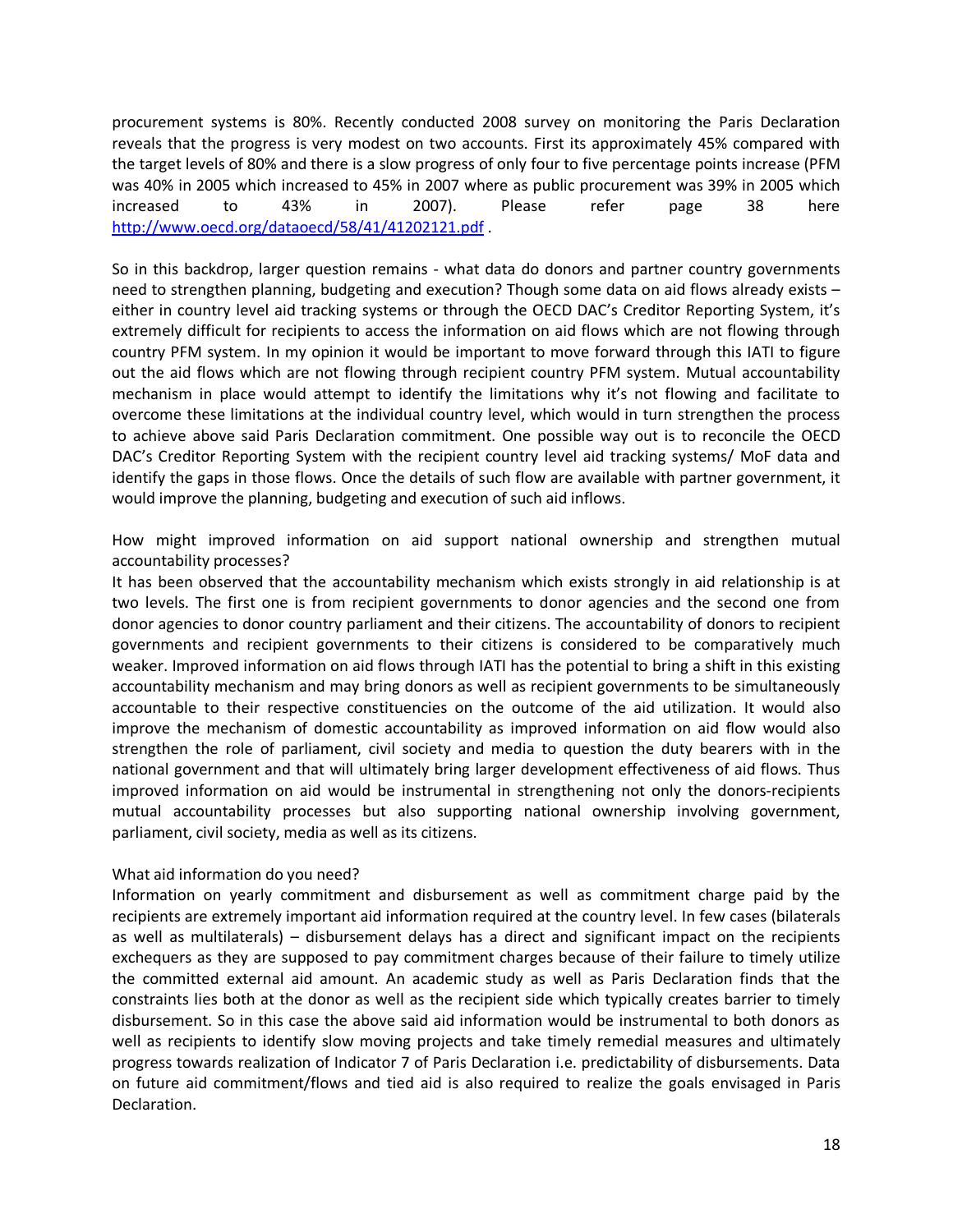How can a code of conduct ensure IATI delivers improvements?

As of now it is observed that not all the OECD-DAC donors are on board in IATI. A code of conduct will have the potential to demonstrate and bring such donors on board (along with their peers) to adhere to a common framework on what, when and how to publish. This will also be a step forward to pursue non DAC donors to participate in IATI. Unless all the donors come to this common commitment, IATI would have limited impact at individual country level.

Whether code of conduct would be binding or voluntary in nature, would further determine the efficacy of the IATI to bring desired result. An independent body (represented by civil society as well as selected recipients/donors on a rotation basis) other than IATI secretariat should be entrusted the role to monitor and ensure the compliance, if any.

How can country-level Aid Information Management Systems (AIMS) benefit from IATI?

IATI would benefit country-level Aid Information Management Systems in following ways –

- 1. By establishing a common understanding followed by all donors and partner countries to reconcile and continuously improve on existing classifications such as sector, budget classification as well as financial year.
- 2. By reducing the transaction cost of both donors as well as partner countries in accessing, providing and publishing the detailed aid information
- 3. By significantly improving the accountability by making aid information available to their respective citizens
- 4. By ensuring the timeliness of data availability and reducing the time gap in data publication
- 5. Standardization of ODA data available at country level which can be useful in comparison across different thematic areas (financial year, sectors, MDGs, donors, geographic location, etc) and which would be cost effective.

Following agenda may be useful to consider while structuring a face-to-face workshop on IATI and AIMS to help managers and users of AIMS –

Gap Analysis of existing available information in AIMS at different country level and what IATI expects donors/ partner countries to publish. With the help of a matrix, it may be useful to identify that whether the information required to bridge the data gap exist at OECD DAC database, partner country database or with donors and then possibilities/way out to be explored to how to reduce this gap.

Best regards, Pranay

# **Oul Nak, Deputy Director, Aid Coordination Policy Department, Cambodia Rehabilitation and Development Board, Council for the Development of Cambodia**

I would like to share with you the following inputs concerning with Aid Information.

How does the Cambodia ODA database support the Aid Effectiveness Agenda?

The Royal Government of Cambodia and its development partners have signed a local Declaration that commits all parties to the implementation of the H-A-R Action Plan. For government and development partners, the ODA database provides a strategic management tool to support the implementation of good practices in aid management with regard to coordination, planning, implementation and reporting.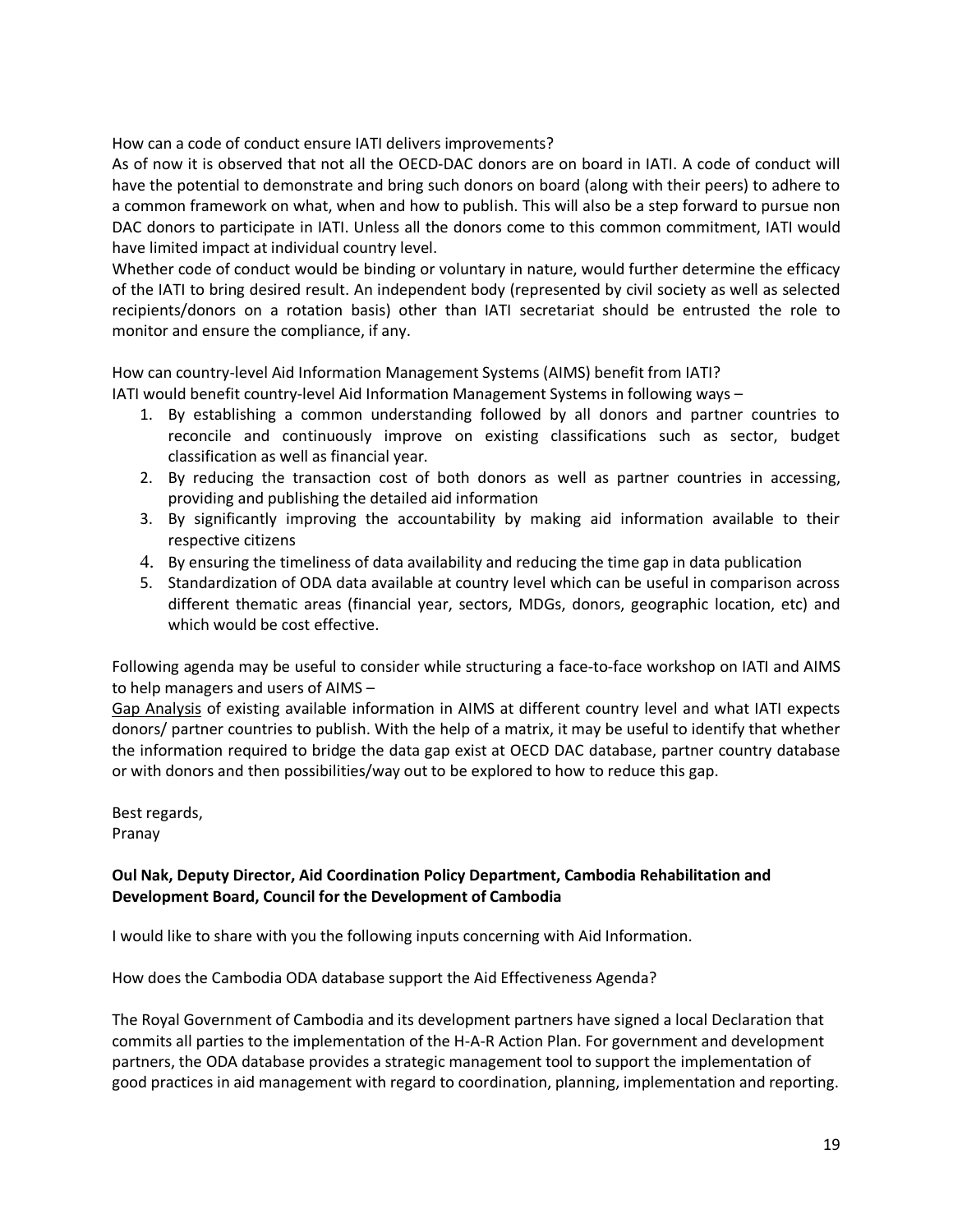- Aid Coordination: Harmonisation and alignment supported through universal on-line access to information on activities, sorted by development partner, sector, modality or province;

 - Planning: Ex post and forward-looking alignment is monitored and supported by comparing resources flows with resource requirements identified in the National Strategic Develpoment Plan-NSDP;

 - Results: Support to NSDP implementation, tracking of financial resources contribute to an assessment of development impact as well as to improve budgeting;

 - Mutual Accountability: National ownership and parnership-based dialogue become more credible as a result of enhanced information sharing.

Promoting evidence-based development management via the Cambodia ODA database: The National Stratgeic Development Plan (NSDP) provides the overarching framework for implementing development activities and for programming domestic and external resources in Cambodia. In this context, and noting the obligation of both government and development partners to the 2005 Paris Declaration on Aid Effectiveness, the cambodian government has developed its own ODA database to promote effective aid management.

The Cambodia ODA database is designed to be responsive, cost-effective and sustainable. It has the following objectives:

- To record all development finance to Cambodia from all sources

- To promote the effective planning, budgeting and mangement of external resources

- To provide public access to information on aid provided to cambodia

 - To support empirical analysis and the provision of practical policy-relevant advice (Ex. Aid Effectiveness Report)

I would like to apologize for not responding to all questions.

I am looking forward to cooperating with you at all time and all aspects.

Best regards, Oul Nak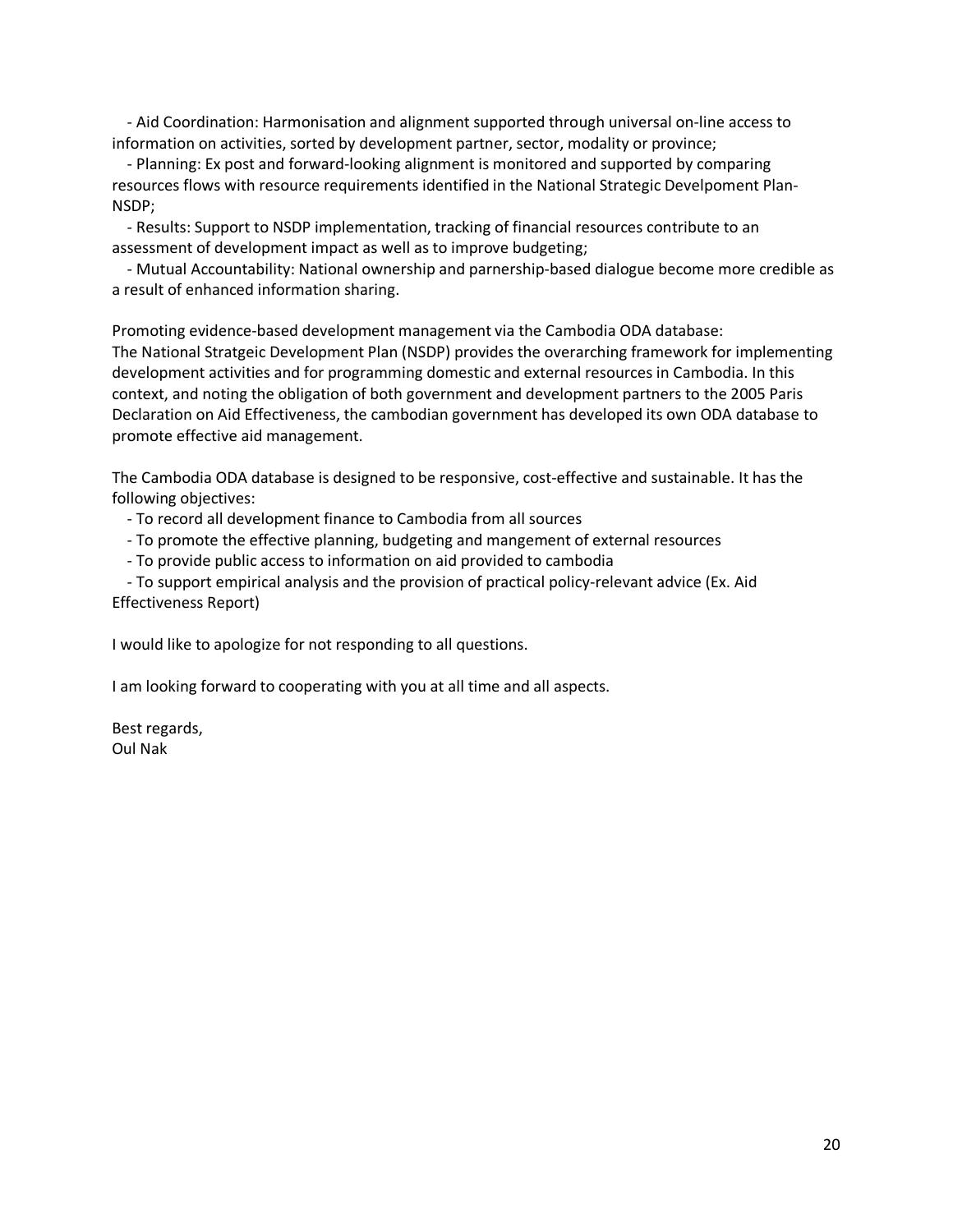

## **Capacity Development for Development Effectiveness (CDDE) Facility**

**FIRST CONSOLIDATED REPLY: Better Data, Better Aid? How can the International Aid Transparency Initiative Help You?**

Please note this is the first of two consolidated replies that will be sent. If you would like to contribute, the e-Consultation will remain open until **17 July**. Comments can be sent to [cdde@undp.org.](mailto:cdde@undp.org) For more information, including a list of participants and Frequently Asked Questions on IATI, please visit [www.AidEffectiveness.org/IATI.](http://www.aideffectiveness.org/IATI)

## **Original Query sent 29 June 2009**

**The Accra Agenda for Action contains clear and strong commitments on transparency and accountability** by both donors and developing countries which, if implemented, are certain to improve the impact of aid. Turning words into actions is the objective of **the International Aid Transparency Initiative (IATI)** – an Initiative that was itself launched at the Accra High Level Forum last September. Alongside many donors that have signed up to IATI, some partner countries have endorsed the initiative. IATI commits donors to work together to make aid more transparent – to agree on **what aid information should be published**, set out **clear definitions and a common format** for aid information, and sign up to a **code of conduct** so donors live up to their promises.

To ensure IATI supports your country level work, IATI is seeking the views of aid policy makers and practitioners in each region. The **e-Consultation is open to government officials, civil society representatives, members of parliament and donors** from across Asia and the Pacific. It seeks your views on the questions below – or any other comments on IATI that you would like to share:

- **7. Does good data results in better decisions?**
- **8. How might improved information on aid support national ownership and strengthen domestic and mutual accountability processes?**
- **9. What aid information do you need?**
- **10. How can a code of conduct ensure IATI delivers improvements?**
- **11. How can country-level Aid Information Management Systems benefit from IATI?**
- **12. What sorts of capacity challenges might need to be addressed to support the implementation of IATI at the partner country level?**

**Contributions received with thanks from:**

- **11. Allan Daonga,** Under Secretary (Acting), Ministry of Development Planning & Aid Coordination, Solomon Islands
- **12. Bhuban Karki,** Under Secretary, Ministry of Finance, Nepal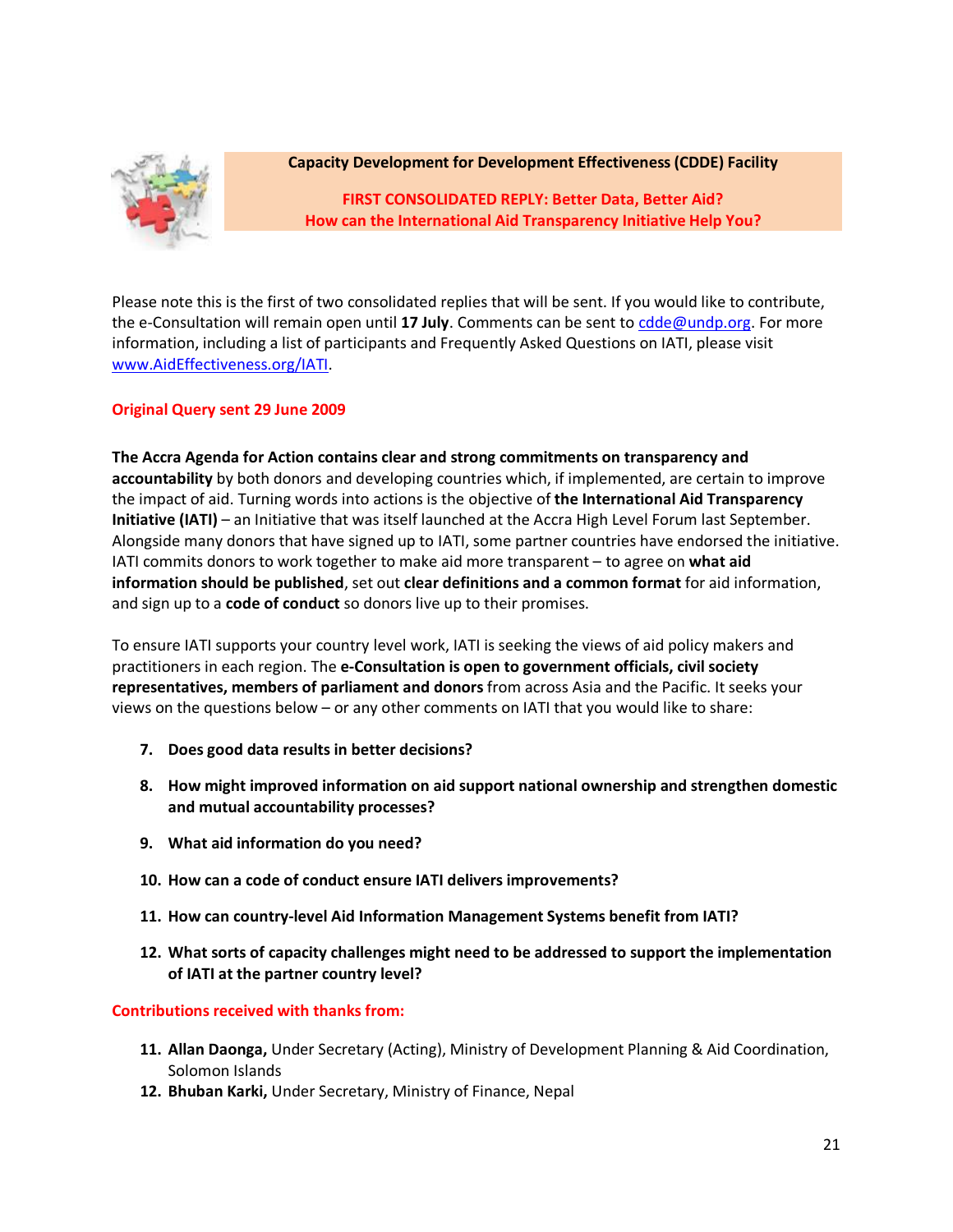- **13. Uma Chowdhury**, Director, SUPRO, Bangladesh
- **14. Lava Deo Awasthi**, Joint Secretary, Ministry of Education, Nepal

#### **Further contributions are welcome!**

#### **Summary of Responses (full responses below):**

#### **7. Good Data for Better Decisions**

Contributors overwhelmingly agreed that good aid information is a necessary ingredient for good decision making by both governments and donors. Having good data is important not only in principle – promoting the Accra priorities of transparency and accountability – but also in terms of supporting the government's planning and budgeting process, ensuring effective resource allocation, and increasing the overall performance and contribution of aid towards key national development objectives. It was also highlighted as important for governments to have a clear view of aid that comes in through unofficial or non-traditional channels in order to better harmonize development efforts and ensure the effective implementation of government priorities.

### 8. **Promoting National Ownership and Domestic/Mutual Accountability**

Improved information on aid was identified as a prerequisite for promoting national ownership and mutual accountability. Providing clear and accurate aid information promotes wider participation in both the implementation and monitoring of aid. If people are more likely to participate in the process, then they are also more likely to care about the results, thereby increasing their ownership of aid.

Providing better aid data puts pressure on governments to deliver results for which they can then better be held accountable for. Civil society, for instance, serves an important watchdog role and needs good aid information in order to (i) assist public expenditure tracking; (ii) promote and advocate pro-poor policies; (iii) improve harmonization, good planning and monitoring of resources; (iv) identify actual inflows; and (v) improve local level monitoring of programs. Likewise, parliamentarians need good aid information in order to (i) scrutinize aid agreements and governments' budget proposals; and (ii) hold governments to account against stated commitments to aid quantity and aid quality. Academics and the media play similar roles.

While transparency on the receiving end is always highlighted as a priority, contributors agreed that donors also have a responsibility – and an interest – in providing clear and transparent information on aid flows. Good aid data helps donors (i) inform their own decisions in the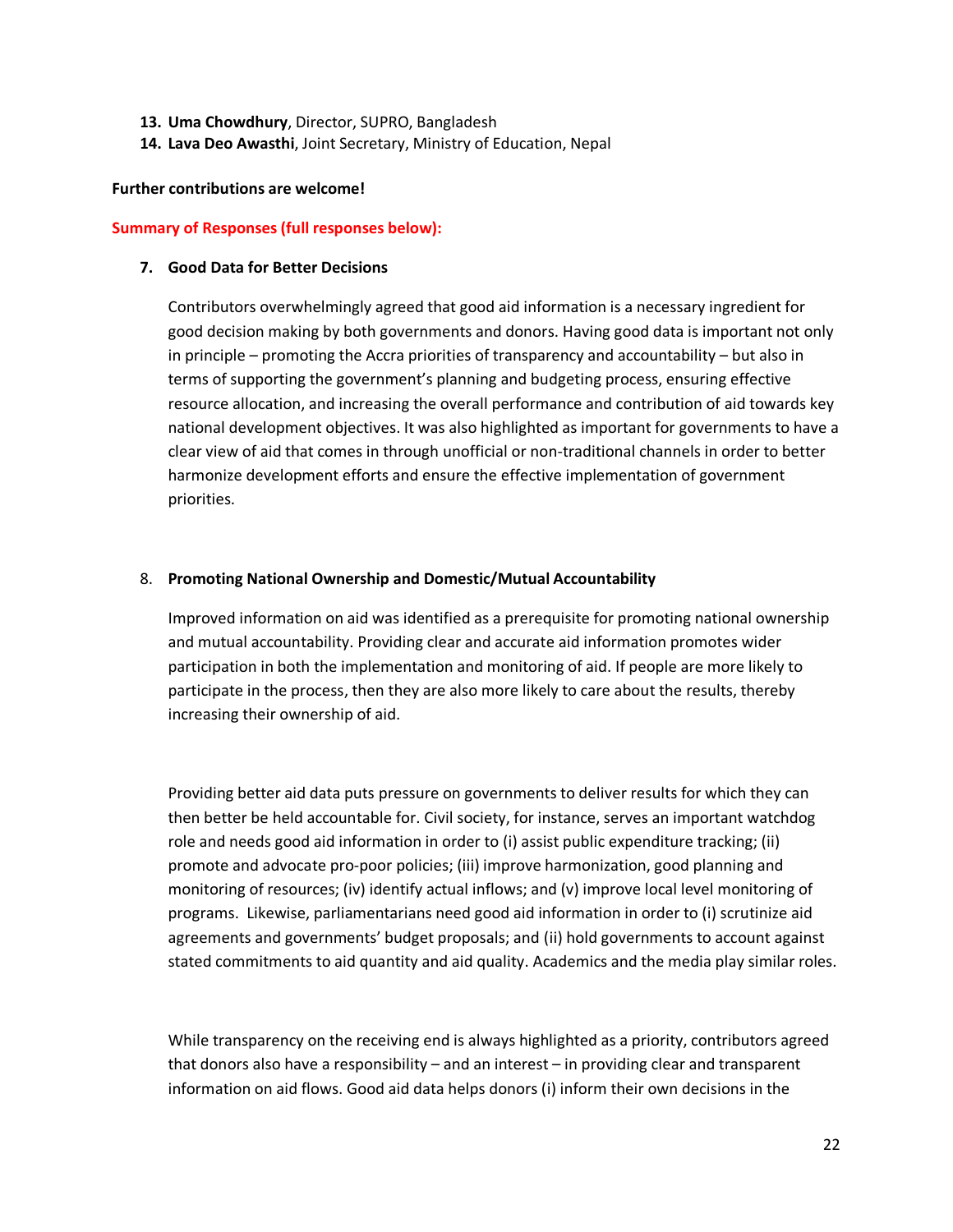interest of avoiding duplication and increasing both coordination and harmonization; (ii) accurately measure the results of their assistance; and (iii) demonstrate the positive impact of their aid interventions in their own countries.

Challenges towards mutual accountability that remain were identified as being the large numbers of actors involved, as well as insecurity, corruption, poor governance and a lack of capacity and resources at the country-level.

## 9. **Essential Aid Information**

The following aid information was identified by contributors as being high priority and necessary for effective decision making at country-level:

- Better information on donor commitments and disbursements
- Information on future allocations
- Information on contract and procurement processes
- Details of aid agreements, including any conditions and terms attached
- Information on the timing and number of donor missions
- Better information on the flow of aid from non-traditional donors or unofficial channels
- Details on the preparation and implementation status of projects, co-financing needs and government contributions
- Information on technical assistance
- Repayment status details
- Information on pipeline projects/programs

### 10. **IATI Code of Conduct**

Contributors agreed that by clearly outlining all the agreed upon terms and actions, an IATI Code of Conduct will help put pressure on donors to provide better aid information on the abovementioned priorities, which would help promote increased aid transparency and accountability. By making donors comply with its terms and improving data at country level, the Code of Conduct could also have a number of secondary consequences, such as putting pressure on donors to untie their aid.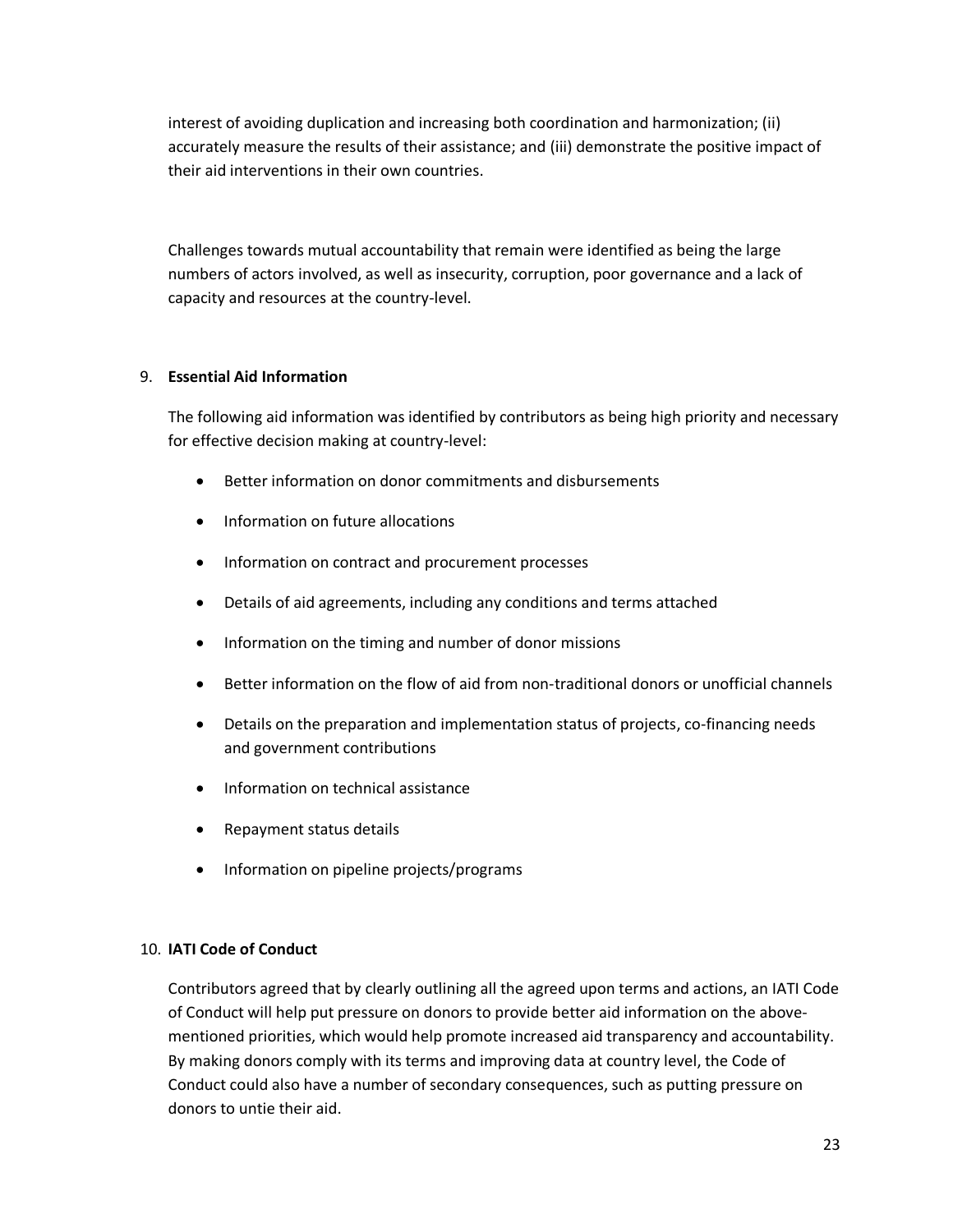### 11. **AIMS and IATI**

The Code of Conduct should accurately spell out the relationship between any country-level Aid Information Management Systems and IATI in order to ensure the two are mutually compatible in advance of any actions being taken. To ensure AIMS benefits from IATI, IATI should act as a bridge between donors and countries in terms of supplying aid information, while also helping countries network and share lessons and good practice on aid information management. IATI should facilitate the regular interaction of country aid practitioners and policy makers and their exchange of AIMS challenges and opportunities. Additionally, IATI should work to strengthen national capacities for the successful implementation of AIMS.

### 12. **Country-Level Capacity Challenges**

Contributors identified several country-level challenges that they currently face in implementing the aid effectiveness agenda, and which would need to be addressed in order to support the implementation of IATI:

#### **Solomon Islands:**

- Improved coordination and integration of internal and external resources in the implementation of local programmes and activities
- Improved management towards development results and the more strategic targeting of aid towards development objectives
- Developing effective reporting mechanisms/processes between government and donors. The Government of Solomon Islands is currently considering the development of an MOU between itself and its donors to improve the reporting process, and welcomes ideas and examples of efficient reporting mechanisms from other countries.
- Reinforcing linkages between Central and Line Ministries
- Improving the relevant human resource capacities, including increased training
- Establishing a national development assistance database. Solomon Islands is currently at the stage of exploring different AIMS, including DAD, and welcomes any suggestions and lessons learned from other countries' experiences.

#### **Nepal:**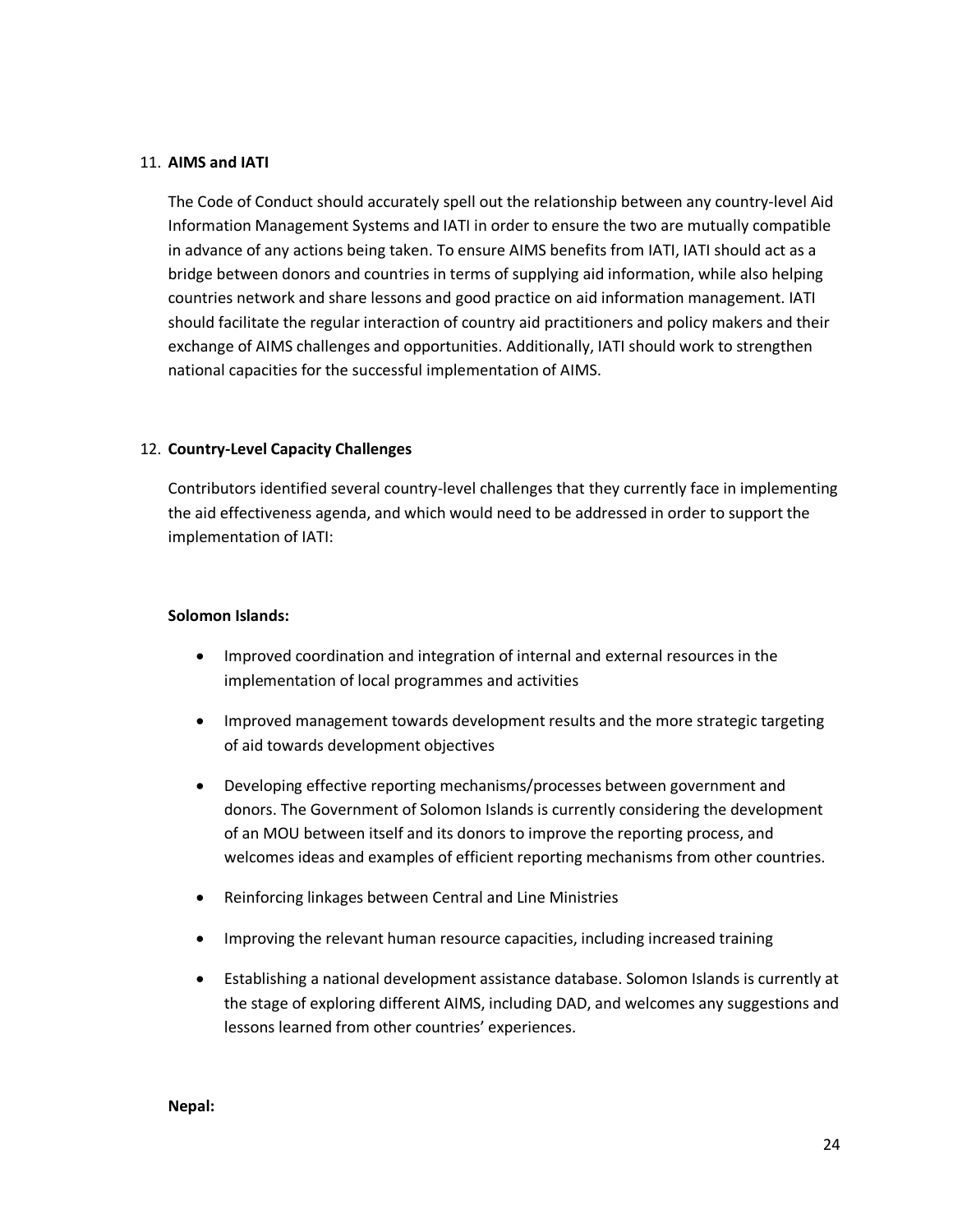- Improving national financial management systems
- Improving the reporting systems within Central and Line Ministries
- Increasing training of relevant staff on aid coordination and management in order to foster motivation and retention
- Improving the sustainability of national aid information management systems
- Enhancing the roles of parliamentarians and civil society
- Increasing the transparency of government rules and regulations

### **Bangladesh:**

- Enhancing levels of transparency, accountability and participation more broadly
- Improving coordination between donors, governments, and other in-country stakeholders
- Improving the levels of collaboration, networking and information dissemination between stakeholders
- Increasing the role of parliamentarians and civil society

### **Responses in Full:**

# **Allan Daonga, Under Secretary, Ministry of Development Planning & Aid Coordination, Solomon Islands**

Greetings from Honiara, Solomon Islands and first of all, let me once again say a very big thank you to UNDP for this initiative to share ideas as well as to be given the opportunity to learn from each other's experience through this Asia- Pacific IATIE-Consultation process.

Just a brief thought on a general response to the questions for discussions below. I believe, having a good data is no doubt a very important instrument for better result driven decision- making process not only on the part of the aid recipient countries but also for the donor's. Having a good data promotes transparency and accountability on the part of the aid giver and recipients. It is also an important planning tool in terms of identifying the priority gaps and resource allocations (budgeting process). Solomon Islands receives substantial overseas development assistance in various forms but as support to both the recurrent and development budgets. In 2008, approximately half of both the recurrent and development budgets were funded by bilateral and multilateral donors. Clearly, this significant use of overseas development assistance points to the need for increased aid coordination on the part of the Government. We need to take a leading role in ensuring an effective process of integrating external and internal resources in the implementation of local programmes and activities; that we mange for results and ensure that aid is strategically targeted and therefore more effective. These agenda's for promoting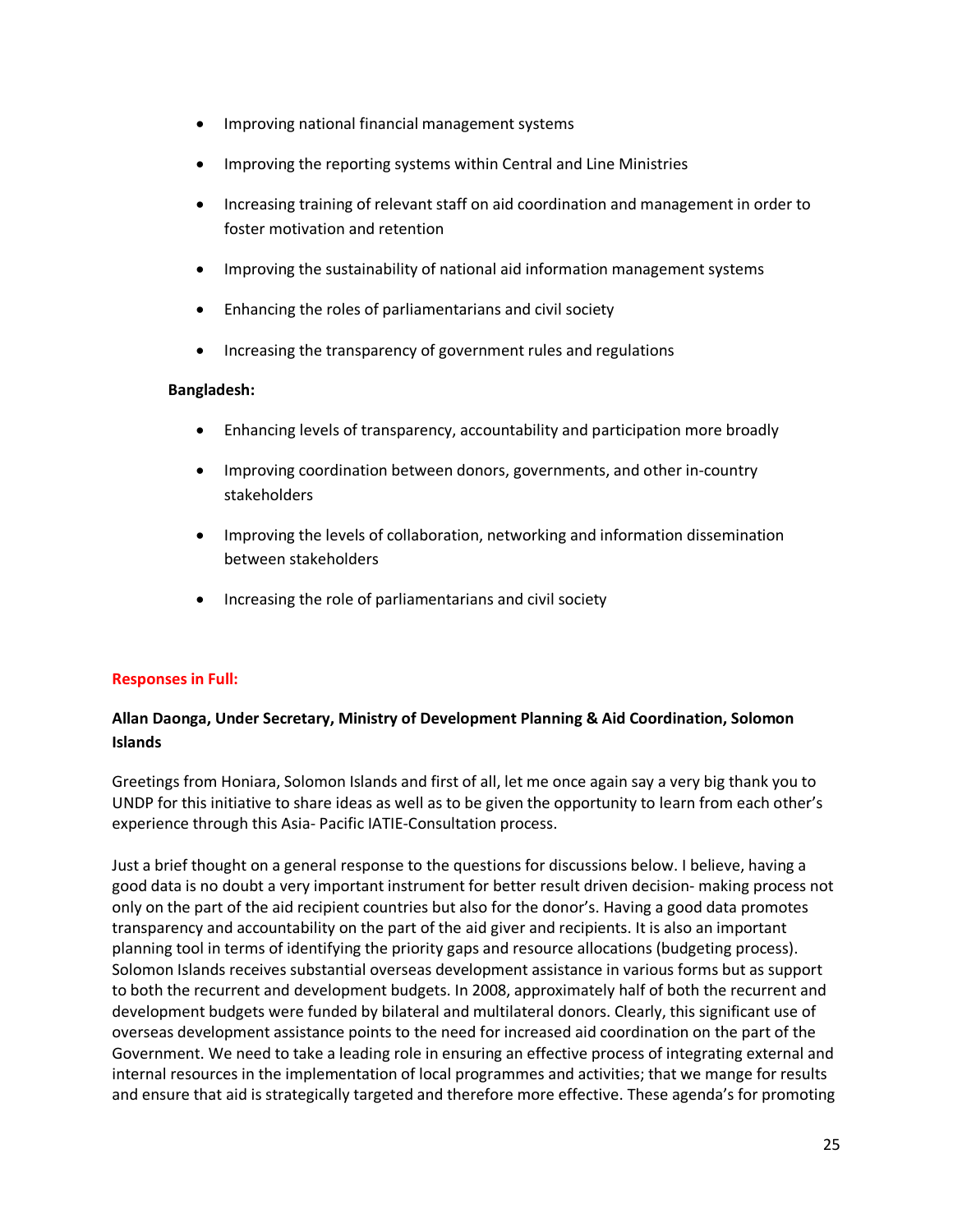greater ownership, alignment, harmonization and managing for results are also enshrined in the Paris Declaration on Aid Effectiveness and the Accra Agenda for Action that Solomon Islands is also party to. Additionally, increased aid effectiveness is also imperative for achieving the MDG's.

The aim of this project is to strengthen and improve the effectiveness and efficiency of aid coordination and management through building the organizational and management/staff capacities of the Aid Coordination Division of MDPAC and better enabling them to carry out the aid coordination and management mandates.

The Aid Coordination project will concentrate on strengthening capacity by focusing on the following four areas.

- 1. *Establishing Aid Coordination and management Processes and Procedures* Under this component, the project aims to help establish or further strengthen processes and procedures including strategies and action plans for progressive harmonization, alignment and simplification of development cooperation activities.
- 2. *Re enforcing linkages between Ministry of Development Planning & Aid Coordination (MDPAC), other Government Line Ministries and Aid Players in the country.* Through this component, the project hopes to establish and or strengthen working linkages and ensure close cooperation and greater collaboration between MDPAC, other line ministries and donor partners.
- 3. *Strengthened Human Resource Capacities in Aid Coordination Division.* Under this component, training will be made available for skills upgrading and capacity development of MDPAC staff both to address day to day work activities and role specific training to enhance aid management capabilities.
- 4. *Upgrading the existing Information and Grant Management System.* This component will include the establishment of an overseas development assistance database with appropriate functional and economic classification of aid resource allocations that will have direct correspondence with the development budget. The technical architecture of the system will also allow for data entry at the source, thereby allowing donors to directly update programme/project information onto the website periodically. This improves programme/project management on the part of the Solomon Islands Government. The system will also allow for and enhance the ability to generate analytical reports which can be used for monitoring and performance assessment of aid funded projects.

It is hoped that the project will contribute to enabling the government of Solomon Islands to have a working, transparent and effective aid coordination, management and monitoring system. In the same vein, it is hoped that this project will put us on a better footing to be able to ensure that foreign assistance is better targeted, that we increase absorptive capacity and on the overall increase performance of aid funding invested to strategically address key development objectives.

In terms of implementing component 4 of this project, we are now at this stage exploring the different ODA Database Systems including DAD and we would be happy to hear or find out from other colleagues on your recommendation about which ODA Database System is most appropriate, simple and userfriendly.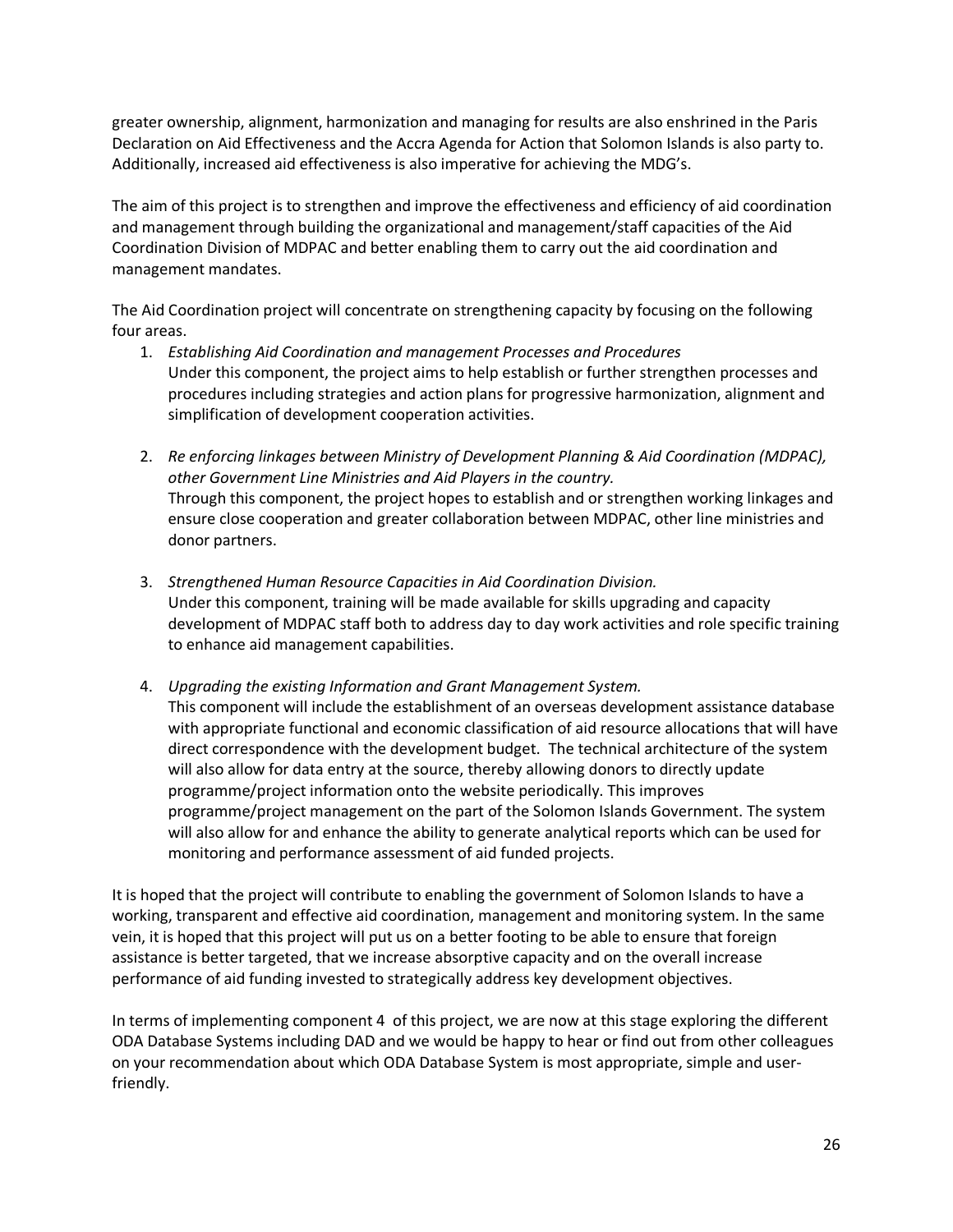One of the major problem the Solomon Islands Government is currently faced with is getting relevant information's from donors (some donors) with regards to implementation status of the various projects they have currently implemented in the country and also other relevant information's regarding their programmes. It is anticipated that the project on Strengthening Aid Coordination and Management Capacities in Solomon Islands with funding assistance from UNDP which are starting to implement will look into improving the reporting process between government, donors and other stakeholders and probably through a memorandum of understanding (MOU). We would be grateful indeed to hear ideas and examples of efficient/effective reporting mechanisms/process between their government and donor partners. Regular information sharing as such is in my view very important in terms of living up to the principles of AE and as reiterated in the AAA.

Glad to hear from other colleague's on their country's experiences on effective and efficient reporting strategy.

This is all for the time being.

Kind regards, Allan Daonga

## **Bhuban Karki, Under Secretary, Ministry of Finance, Nepal**

Enclosed please find my reply.

1) Does good data result in better decision? Yes.

2) How might improved information on aid support national ownership and strengthen mutual accountability?

Improved information on aid will help in building country ownership in various ways. First, people will be better informed about the assistance. Second, this will increase their participation in the implementation of aid projects. Third, they will be more concerned about the results of the project. Thus, it will increase their ownership on aid. Improved information on aid is the prerequisite for mutual accountability. Parliamentarians, civil society representatives, academicians, media people, watch dog entities need better information in order to enhance mutual accountability on Aid.

3) How can better aid data strengthen domestic accountability?

As better data will put pressure on the government to deliver results and they will be more accountable to the Parliament and people. Based on the better data provided by donors government will reflect it in their annual budget books. This will make government more accountable to the parliament and people. Because people can ask questions on the use and misuse of donor funds with information they have. Thus, better data strengthen domestic accountability.

4) What aid information do you need?

Information on commitments, disbursement, future allocation, procurement, repayment status, pipe line projects/programs, conditionalities, and information on timing and number of missions. Besides, information on project preparation, co-financing needs and government contribution is also required. Information on technical assistance also needs to be provided adequately.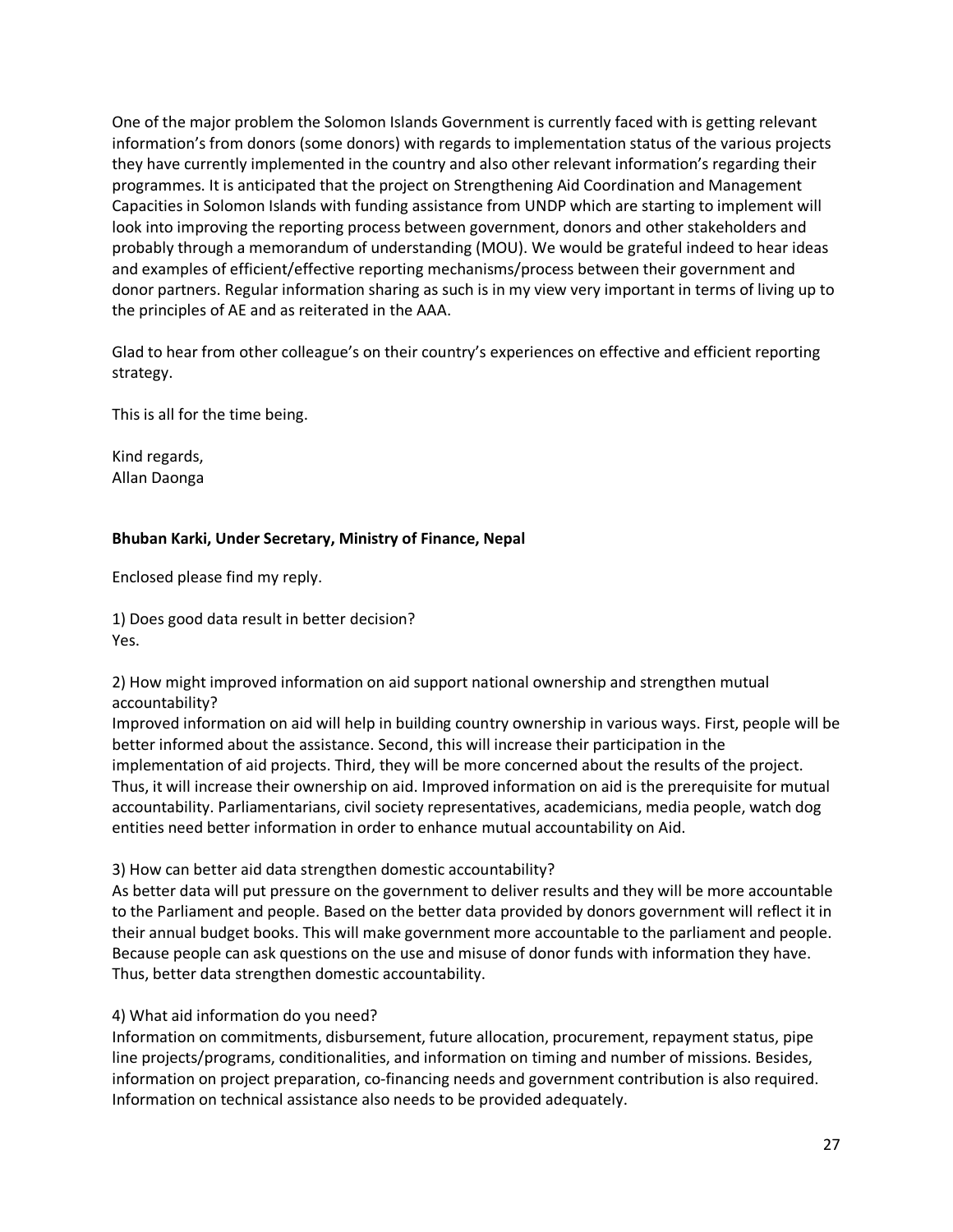# 5) How can a code of conduct ensure IATI delivers improvements?

A code of conduct will put pressure on donors to provide information on all aspects of aid including including appointing international consultant and their compensation. It will also pressurize them to untie aid, provide more information on aid flow so that these could be reflected in annual budget of the government which in turn will be presented to the parliament. Overall, it will help in making aid more transparent and accountable.

6) How can country-level Aid Information Management System (AIMS) benefit from IATI? IATI can provide information on how other countries are networking on aid information management system and also act bridge between donor and country in terms of supplying and networking aid information. IATI can also bring people in one place with a view to share and exchange ideas on challenges and opportunities on AIMS. It can also work on strengthening capacities of countries for the successful implementation of AIMS.

7) What sorts of capacity challenges might need to be addressed to support the implementation of IATI at the partner country level?

- Improvement in financial management system
- Improvement in reporting system within Finance Ministry and Executing Ministries.
- Training: Manpower needs to be trained, motivated and retained in coordination and aid management.
- Sustainability of aid information management system
- Role of Parliamentarians and civil society need to be enhanced
- Rules and regulations of government needs to be more transparent

Regards,

Bhuban

# **Uma Chowdhury, Director, SUPRO, Bangladesh**

Greetings from SUPRO,

Thank you so much for sending the mail and reminding me further. I am sending my views whatever right or wrong I am fascinated to join this nice process. Thanks again for your nice cooperation.

My views is as follows:

1) Does good data result in better decisions?

Positively good data result in better decision because based on reliable data easily duty bearers will be able to take the decision specifically on what purpose should get priority, how much budget allocation is needed for what and how it will be monitored etc. What type of Aid is needed, why needed and how much Aid is needed and also the conditionality if any is it accepted by the country or not that type of data need to strengthen planning, budgeting and execution.

2) How might improved information on aid support national ownership and strengthen mutual accountability processes?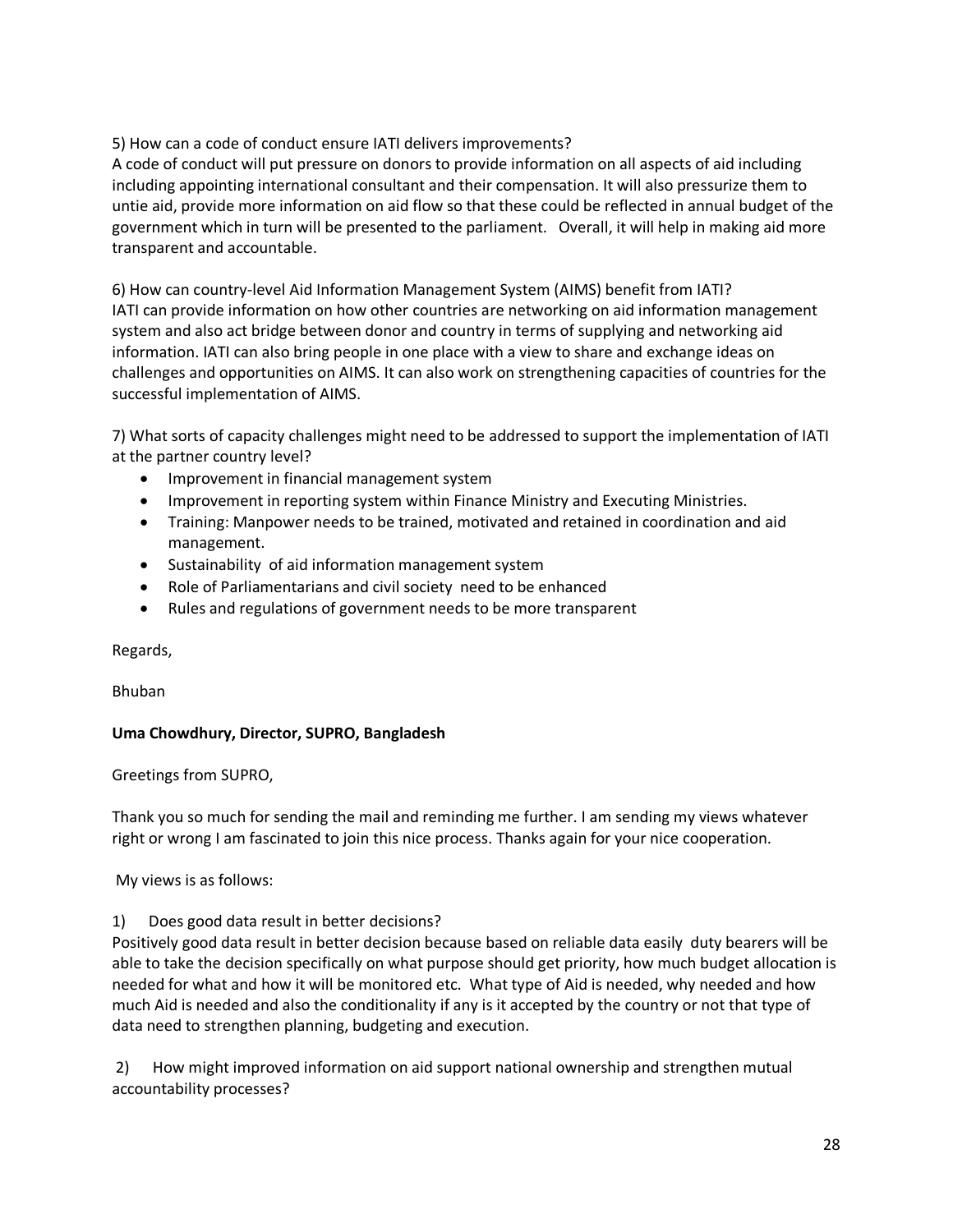Strengthening the rights based approach and specifically ensuring the participation by all relevant stakeholders specially the policy makers.

Partner country governments need access to reliable aid information in order to (i) ensure effective planning, implementation, and accounting processes; (ii) strengthen national ownership of aid; and (iii) increase transparency and accountability. At the most basic level Governments need to ensure that donors are delivering on the pledges they have made on both aid quantity and quality.

Mutual accountability demands mutual respect and a feeling of moral responsibility among actors to be accountable to each other. This is necessary to overcome the unequal power relations that exist between development actors and to ensure that accountability is meaningful and not merely a technical process.

Independent evidence and analysis, comprehensive data or other essential elements will strengthen mutual accountability.

## 3) How can better aid data strengthen domestic accountability?

Better Aid data easily can facilitate to strengthen domestic accountability because mutual accountability is advocated as a way to improve aid effectiveness. It means that the actors involved in development processes should be accountable to each other and take joint responsibility for the management, implementation and impact of aid.

There are large numbers of actors and practical challenges, including insecurity, corruption, poor governance and a lack of capacity and resources that are all impeding mutual accountability. Mutual accountability demands mutual respect and a feeling of moral responsibility among actors to be accountable to each other. This is necessary to overcome the unequal power relations that exist between development actors and to ensure that accountability is meaningful and not merely a technical process.

CSOs in both donor and partner countries need access to aid information in order to (i) assist public expenditure tracking; (ii) promote and advocate pro-poor policies; (iii) improve harmonization, good planning and monitoring of resources; (iv) identify actual inflows; and (v) improve local level monitoring of programs.

Partner country parliamentarians need access to aid information in order to (i) scrutinize aid agreements and governments' budget proposals; and (ii) hold governments to account against stated commitments to aid quantity and aid quality.

Donors have an interest in providing reliable aid information in order to (i) inform their own decisions in the interest of avoiding duplication and increasing both coordination and harmonization; (ii) accurately measure the results of their assistance; and (iii) demonstrate the positive impact of their aid interventions in their own countries.

### 4) What aid information do you need?

Clear purpose of taking Aid and conditionality of Aid is very important to know by everyone. However, a clear message civil society is that aid is not delivering for poor people. Much aid is still tied and unpredictable, and there is limited use of country systems. How can there be real ownership and accountability in this situation?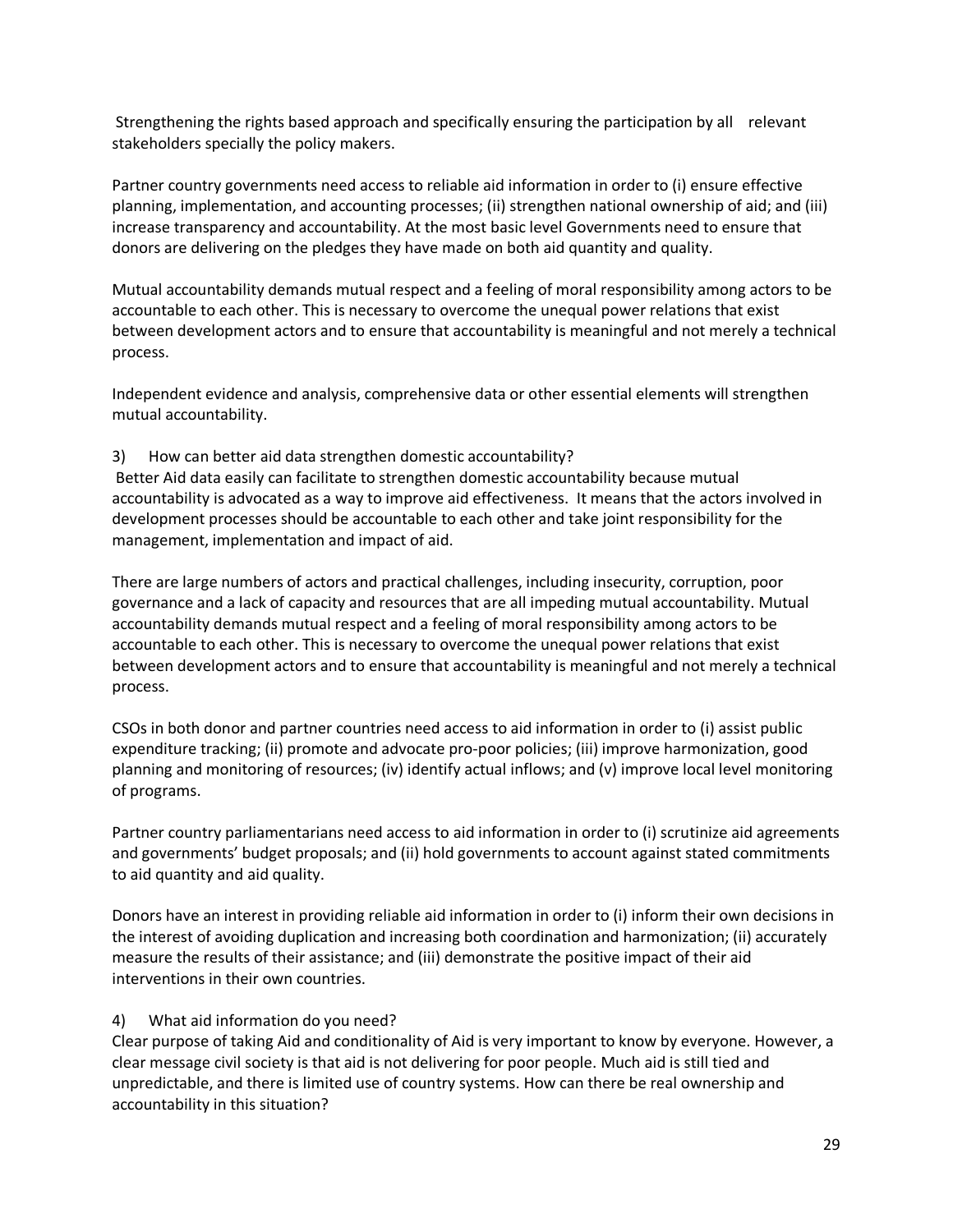5) How can a code of conduct ensure IATI delivers improvements?

Code of conduct is a legal document where every instruction including terms will be stated clearly and as we perform the things according to code of conduct positively that will helps both parties to be accountable, transparent and ultimately will support in improving data at country level as well as will ensure delivers improvement of IATI.

6) How can country-level Aid Information Management Systems (AIMS) benefit from IATI? As there will be a specific Code of Conduct between IATI and AIMS where the specific plan of action will be stated and according to plan everything will be done so AIMS positively will be benefited from IATI.

7) What sorts of capacity challenges might need to be addressed to support the implementation of IATI at the partner country level?

Transparency, accountability and participation are an in general challenges and in capacity ground Coordination between the various actors is weak; therefore they are not accountable to each other or the country people. Collaboration, networking, dissemination and sharing are also is a challenge. All actors should be accountable to each other. Emphasis was placed on the role of Parliament to call the GoA to account to ensure that it is working on behalf of the country people.

International development efforts do not consider the needs of the people; therefore actors are not accountable to the people.

Sincerely,

Uma Chowdhury

# **Lava Deo Awasthi, Joint Secretary, Ministry of Education, Nepal**

# **Data, Donors: a Distant Dream**

Yes, certainly good data result in better decisions. Data help the Government make an informed choice for aid effectiveness. However, the primary sources of information on aid and external funding are the development partners and their agencies. Apart from providing funds through official channels, most donor countries and agencies tend to flow funds through at their own discretion. Many aid agencies distribute and disburse funds directly through diplomatic channels or other means without letting the Government know anything about them. Giving money to the people or agency in the country where it flows without sharing the information with the Government is contradictory to the principles of transparency and is a breach of the Paris Declaration as well as the Accra Agenda for Action.

Many developing countries across the globe, including Nepal, do not seem to know for sure how much money is flowing in their country in the name of development via unofficial channels and/or non-government networks. I think this issue needs to be raised strongly for two reasons: (a) we have to learn how we show respect to the sovereignty of the state where the money flows and the program operates (b) we also have to learn how we harmonize the development efforts and support the Government system for sustainable development.